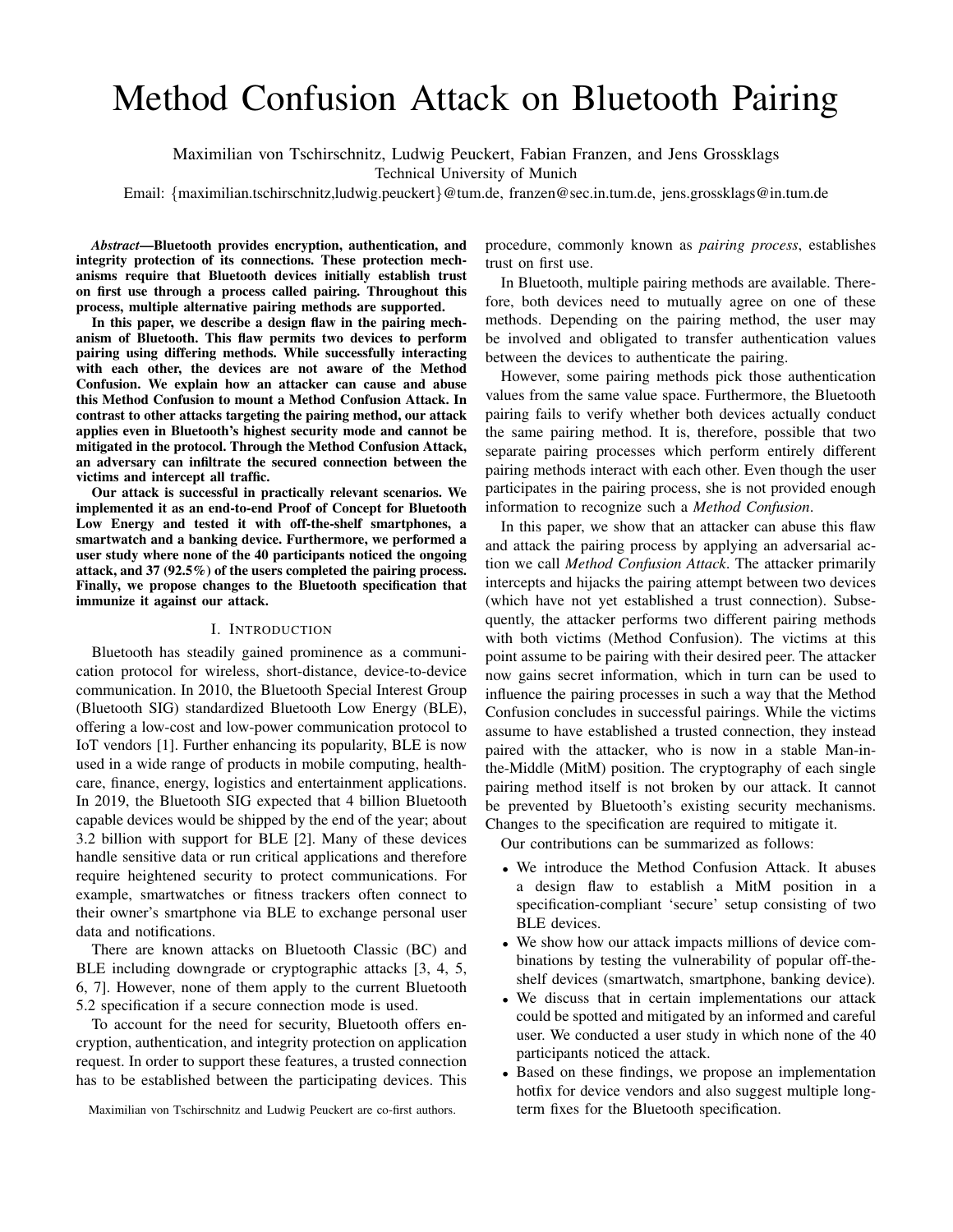

Fig. 1. ECDH Public Key Exchange and schematic calculation of shared secret.

In this work, we describe how our attack targets BLE devices. While our arguments and experiments will be based solely on BLE, we also discuss how this attack is applicable to BC (see Section VIII-C).

We disclosed this design flaw to the Bluetooth SIG. They acknowledged our findings and are cooperating with us to target the issue.

## II. BLUETOOTH BACKGROUND

As a primer for the discussion of the attack and related work, we now provide a short summary of important aspects of BLE.

Introduced in 2010 by the Bluetooth SIG, BLE is included in every iteration of the Bluetooth specification since version 4.0. Since then, its popularity and market share have been rapidly growing, replacing BC in many new devices [2].

BLE can provide an encrypted, integrity-protected, and authenticated connection between devices, if this is requested by the application. The basis for these security features is established in a process called pairing. First, the user has to enable Bluetooth advertisements, making the device visible to other Bluetooth devices. Next, the pairing process is initiated on the other device. At the end of pairing, both devices have authenticated each other and share a key (e.g., the *LinkKey*) for cryptographically secure data transfer.

Since its creation, the Bluetooth specification was amended multiple times with new pairing methods. In the following, we will discuss methods that concern BLE. Later in Section VIII-C, we will point out how the pairing methods and vulnerabilities of BLE correspond and likely translate to the ones of BC.

- *Legacy Pairing* is supported in BLE since its introduction in version 4.0. It acts by establishing a shared secret between both peers. This is achieved by either entering the same PIN on both devices, Out of Band (OOB) (e.g., NFC) or via a preconfigured publicly known value (e.g., Unit Key or Just Works). The established secret is then used to derive the necessary encryption keys. There exist simple attack schemes for this form of pairing (*cf.* Section IX-A). Connections that rely on this method can, therefore, not be considered as significantly protected. Hence, we will not describe this method any further.
- *Low Energy Secure Connections* is supported by BLE since version 4.2. Low Energy Secure Connections (LESC) uses an Elliptic Curve Diffie-Hellman (ECDH) based key exchange on curve P-256 [1, Vol. 3 Part H



Fig. 2. Secure Connections LTK validation.  $iocap_X$ : IOCaps of X;  $addr_X$ : X's device address;  $ra$ ,  $rb$ ,  $N_X$ : values exchanged in Authentication stage (cf. Fig. 3,4).

2.3.1] to negotiate a long-term secret. This is a significant improvement over the open key exchange of legacy pairing since an adversary cannot acquire the key by passive eavesdropping. Further, ECDH supports perfect forward-secrecy for the established connection.

If protection against an active MitM attacker is required, the origin of the key exchange material is verified by a 'secure backchannel'. For instance, the user might act as this backchannel. The verification is performed through one of four *Association Models*; chosen dependent on device capabilities and security requirements.

LESC is the method mainly targeted by our attack, we will, therefore, expand upon it in the following.

## *A. The Pairing Process*

In the following, we describe LESC-based pairing, as it is defined in the specification [1, Vol. 3 Part H 2.3]. The device initiating the pairing process is referred to as *Initiator* (I), the answering device is called the *Responder* (R).

*1) Pairing Feature Exchange:* Before the actual pairing process, both devices exchange information about their respective security requirements and Input-Output Capabilities (IOCap)s.

*2) Public Key Exchange:* Both devices exchange their ECDH Public Key (PK) information and calculate their shared Diffie-Hellman (DH) key. The exchange is visualized in the schemata of Fig. 1. The  $\odot$  operation is to be interpreted as scalar multiplication on the Elliptic Curve (EC) body.

Please note that the parties have not yet authenticated each other's PKs ( $PK_I$  and  $PK_R$ ). Therefore, the shared secret  $(DHK)$  established using those PKs cannot be trusted.

*3) Authentication:* Only in the subsequent Authentication stage are these previously exchanged PKs actually authenticated. The method used for authentication (i.e., the Association Model) varies. The decision on which Association Model will be used is based on the information gathered in the previously mentioned Pairing Feature Exchange. Both devices conduct this model-selection process independently. After completion of this decision process, both devices assume that their pairing partner has concluded upon the same method as they did. The exact decision process is detailed in Section II-C.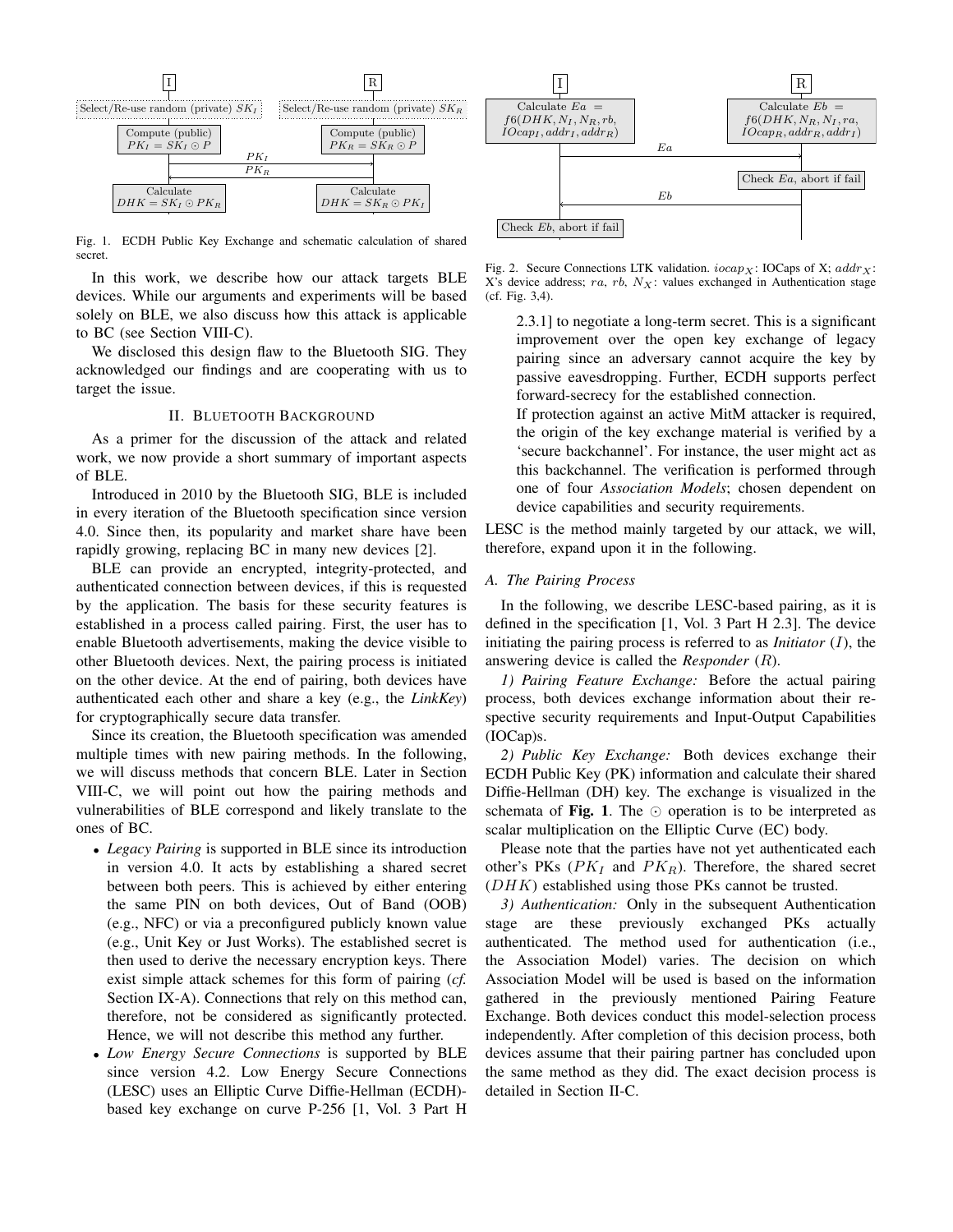

Fig. 3. Numeric Comparison.

The devices can conclude on one of the following Association Models:

- *Just Works:* The keys are not authenticated (i.e., *unauthenticated* security requirement).
- *Out of Band:* The PKs are authenticated over a backchannel separate from Bluetooth (e.g., NFC, QR-Code).
- *Numeric Comparison:* The user is displayed a 6-digit number on both devices and has to confirm if they are equal.
- *Passkey Entry:* The user is displayed a 6-digit passkey on one device and is asked to enter it into the other device.

Only the Numeric Comparison (NC) and Passkey Entry (PE) methods (besides OOB) are capable of properly authenticating the peer and avoiding MitM attacks as discussed in Section IX-C (MitM protection). NC and PE are central to our attack and are discussed in further detail in Section II-B1 and II-B2.

After completion of the Authentication stage, the integrity and authenticity of the PKs are assumed to be verified.

Note that *no stage* does in fact authenticate whether both partners have performed the same Association Model. This is a design flaw, which enables our Method Confusion Attack (as acknowledged by Bluetooth SIG; see Section X).

*4) Long-Term Key Calculation and Validation:* The now trusted PKs are then used to establish a secure channel between both parties. The  $LTK$  and  $MacKey$  are derived from the now authenticated PKs:

$$
MacKey||LTK = f5(DHK, N_I, N_R, addr_I, addr_R) \quad (1)
$$

where f<sub>5</sub> is a cryptographic key generation function described in the Bluetooth specification [1, Vol. 3 Part H 2.2.7].  $N_I$  and  $N_R$  are Nonces that were exchanged in the Authentication stage (e.g., Section II-B1). The  $MacKey$  is of no further importance for our attack.

Subsequently, confirmation values are calculated on both sides ( $E_a$  and  $Eb$ ). They are then exchanged over the new secure channel and are validated by the peers as can be seen in Fig. 2. Based on the trust established with the peers' PKs,



Fig. 4. Passkey Entry.

this step retrospectively validates integrity and authenticity of all previously exchanged values.

#### *B. MitM protected Association Models*

Besides OOB, NC and PE are the only Association Models which provide MitM protection. As our attack targets this kind of protected authentication, they are of central interest to us and are detailed in the following.

*1) Numeric Comparison:* NC authenticates the PKs by creating a hashsum of the PKs that are to be validated. This hashsum is presented in the form of a 6-digit number to the user on both devices. If the user confirms those numbers to be equal on both devices, the keys are authenticated.

To avoid replay attacks, this hash needs to involve random nonces  $(N_I \text{ and } N_R)$ . Those nonces get exchanged in a particular order as shown in Fig. 3 and are preceded by a confirmation message. The confirmation message and the order of the exchanges are important. In particular, the confirmation message assures that no partner knows the other partner's nonce before they have fixed their own choice of nonce. Otherwise, an attacker would be able to easily find and choose nonces that cause collisions in the confirmation value  $Va$ , increasing the likelihood of wrongfully approving keys that are not legitimate.

*2) Passkey Entry:* The PE requires one of the devices to choose and display a random 6-digit passkey. This passkey has to be entered by the user into the other device. The device which displays is chosen based on its IOCap.

The authentication then gets executed as seen in Fig. 4. The steps in the marked box are executed for each of the 20 bits of the entered passkeys  $(rai, rbi : i \in [0, 19])$ . If the process does not abort before completion, the PKs are considered authenticated. This bit-wise challenge-response process assures that both parties are in possession of the correct passkey.

#### *C. Association Model Agreement*

Each device has individual capabilities and security requirements. For instance, laptops have a display and a keyboard, but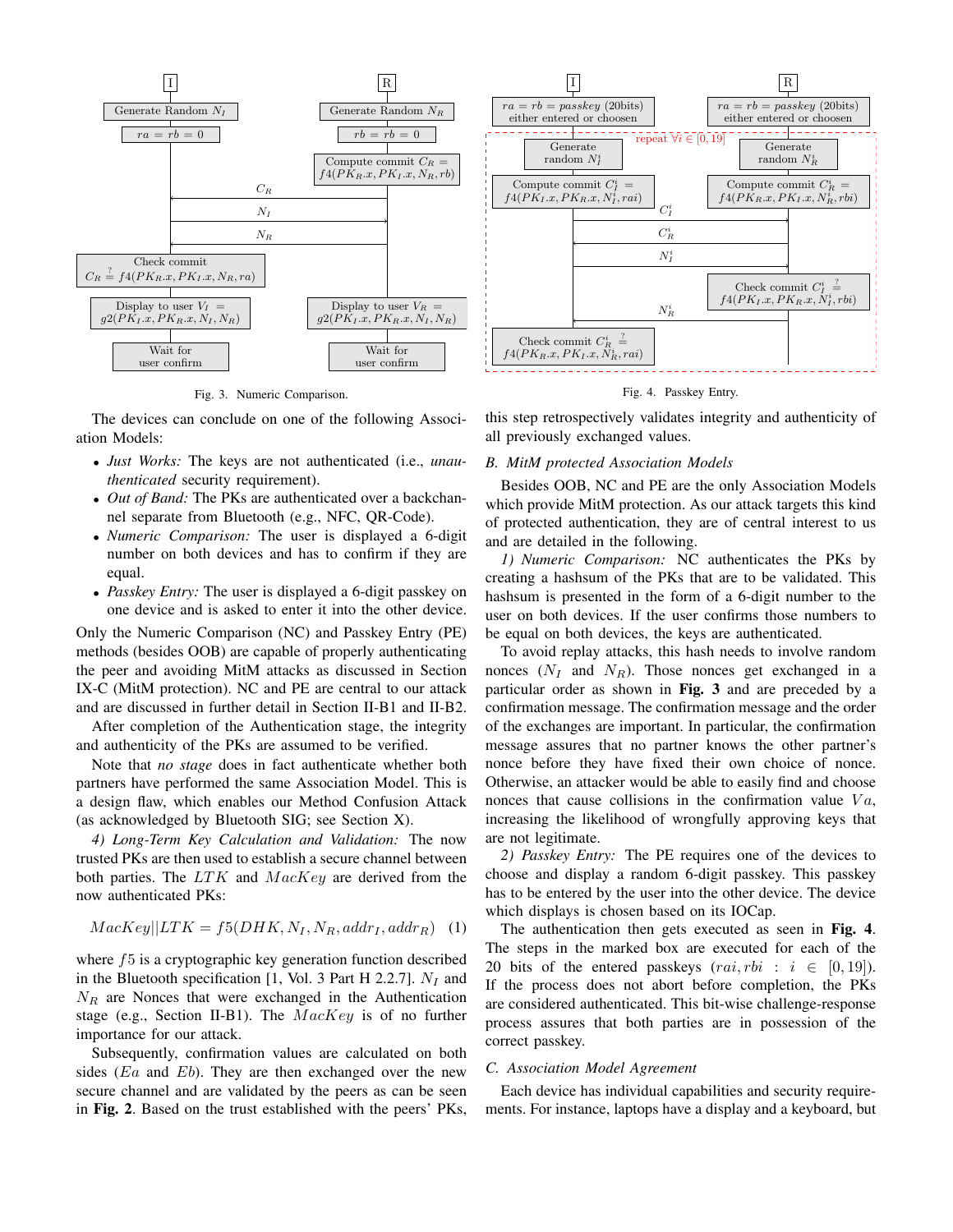headphones might have neither. To support a large variety of devices, the Association Model is dynamically selected based on the pairing devices' capabilities and security requirements. In BLE, the Pairing Feature Exchange is used to agree on a pairing method. For the Association Model agreement, three features are of interest [1, Vol.3 Part H 2.3]:

- *OOB-bit:* Indicates that OOB data is ready
- *MitM-bit:* Indicates the requirement of authentication
- *IOCaps:* Indicate provided capabilities for user interaction

In BLE, the possible IOCaps are the following:

- *DisplayOnly:* The device can only display a 6-digit numeric value.
- *DisplayYesNo:* The device can display a 6-digit numeric value and the user can input a confirmation (yes or no).
- *KeyboardOnly:* The user can input a 6-digit numeric value and a confirmation.
- *KeyboardDisplay:* The device can display a 6-digit numeric value and the user can enter a 6-digit numeric value and a confirmation.
- *NoInputNoOutput:* The device has no ability to communicate with the user.

When the pairing features have been exchanged, the devices decide independently from each other which Association Method is used. First, if *any device* has OOB data of the peer ready, the OOB-bit is set and the OOB authentication method is used. Our attack is not applicable to OOB and we will not further discuss this method. Next, if no device sets the MitMbit, Just Works (JW) is used as authentication. JW offers no MitM protection during pairing and therefore is not further discussed (attacks targeting JW are listed in Section IX-C).

If the MitM-bit is set, the IOCaps are used to determine whether NC or PE is used. Fig. 5 shows the mapping of IOCaps to the resulting authentication method for Initiator and Responder, respectively. Based on this table some requirements can be derived. For instance, NC requires *DisplayYesNo* or *DisplayKeyboard* on both devices. PE requires *Display\** at one device, and *\*Keyboard* at the other.

Furthermore, this description shows that it is possible to enforce a pairing method. For example, to perform NC with a *KeyboardDisplay* device, *DisplayYesNo* may be announced.

## *D. Advertising and Discoverability*

As our Proof of Concept (PoC) implements the interception of advertisement packets, we also discuss basic features of the advertising process [1, Vol. 3 Part C 9.2]. Advertising in BLE is controlled by the Generic Access Profile (GAP). A BLE device that is ready to accept pairing requests will enter discoverable mode. The device will then periodically transmit advertising packets over one of three channels (37, 38, 39) [1, Vol. 4 Part E 7.8.5].

The interval of these transmissions has a fixed component of between  $20 \text{ ms}$  to  $10.24 \text{ s}$  [1, Vol. 4 Part E 7.8.5] and a small random component. This form of dynamic interval is chosen to reduce the chances of collisions on the medium.

|           |          | Initiator              |                 |                 |          |                 |
|-----------|----------|------------------------|-----------------|-----------------|----------|-----------------|
|           |          | Display                | Display         | Keyboard        | NoInput  | Keyboard        |
|           |          | Only                   | YesNo           | Only            | NoOutput | Display         |
|           | Display  | Just                   | Just            | Passkey         | Just.    | Passkev         |
|           | Only     | Works                  | Works           | Entry $\bullet$ | Works    | Entry $\bullet$ |
|           | Display  | Just                   | <b>Numeric</b>  | Passkey         | Just.    | Numeric         |
|           | YesNo    | Works                  | Comparison      | Entry $\bullet$ | Works    | Comparison      |
| Responder | Keyboard | Passkey                | Passkey         | Passkey         | Just.    | Passkey         |
|           | Only     | $\rm{Entry}$ $\bullet$ | Entry $\bullet$ | Entry $\bullet$ | Works    | Entry $\bullet$ |
|           | NoInput  | Just                   | Just            | Just            | Just.    | Just            |
|           | NoOutput | Works                  | Works           | Works           | Works    | Works           |
|           | Keyboard | Passkey                | Numeric         | Passkey         | Just.    | Numeric         |
|           | Display  | $\rm{Entry}$ $\bullet$ | Comparison      | Entry $\bullet$ | Works    | Comparison      |
|           |          |                        |                 |                 |          |                 |

Responder displays, Initiator inputs

3 Part H 2.3.5.1].

 $\bullet$  Initiator displays, Responder inputs • Initiator inputs and Responder inputs

Fig. 5. Provided IOCap and resulting Association Model for LESC [1, Vol.

There are various types of advertising messages. For our scenario, the pairing with a yet unknown peer is most relevant. Therefore, we will focus on the advertisement message *ADV IND*. This advertisement type signals surrounding devices that incoming connection requests (e.g., pairing) are accepted.

The advertisement message starts with the device address, which can have the following types [1, Vol. 3 Part C 15.1]:

- *Public Address:* Globally fixed; registered with IEEE.
- *Random Static Address:* Fixed and chosen randomly; does not usually change.

In case *LE privacy* is enabled, these types can also be used [1, Vol. 3 Part C 10.7]:

- *Private Resolvable Address:* Derived from a common secret (Identity Resolving Key (IRK)) between bonded partners; can change anytime.
- *Private Non-Resolvable Address:* Randomly generated; has not to be persistent.

Different data fields may follow the address in an arbitrary order. If the device is in discoverable mode, it includes also its *Local Name* [1, Vol. 3 Part C 9.2.3.2]. The Local Name is also the identifier presented to the user in the results of a device discovery ('Available Devices').

# III. METHOD CONFUSION ATTACK

The Method Confusion Attack targets the pairing attempt of two BLE devices with the goal to achieve a MitM position. Instead of a single pairing between  $R$  and  $I$ , two pairings are conducted simultaneously with attacker M. I connects to the MitM Responder  $(M_R)$ , and the MitM Initiator  $(M_I)$  connects to  $R$ . One of the pairings is performed via NC, while the other pairing is performed via PE. This leads to a situation virtually identical to a valid PE pairing between  $I$  and  $R$  (Method Confusion): One device displays a 6-digit value, and the other device prompts for a 6-digit value. However, the attacker has gained knowledge over the displayed value, which is then used to complete pairing with both victims.

This attack is mainly possible for three reasons:

1) The Association Models NC and PE use the same form of check value; i.e., it is not determinable whether a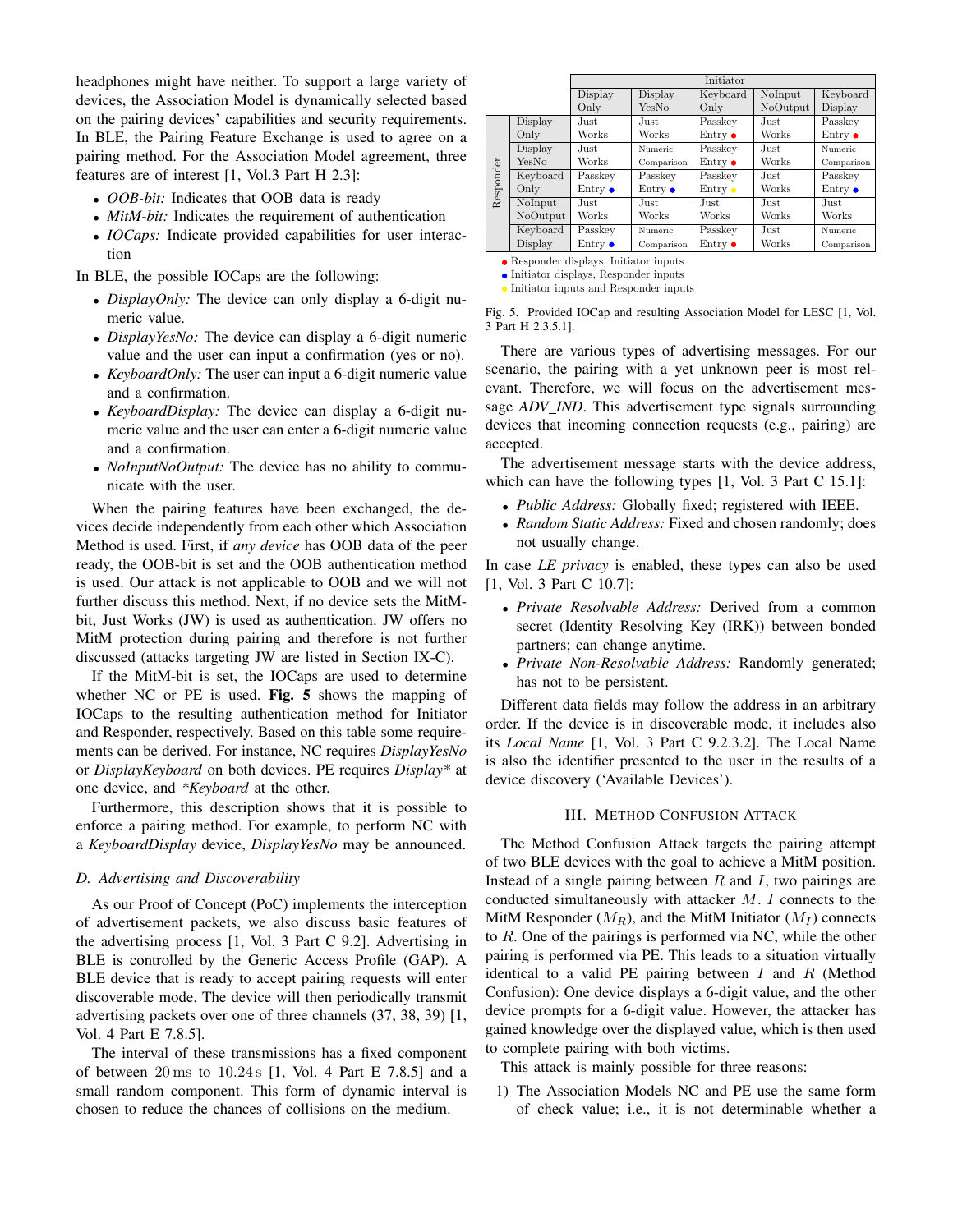

Fig. 6. Passkey on Numeric attack implementation.  $E_X$  is the confirmation value as calculated by device X.

given check value was generated by the NC or PE pairing process.

- 2) Devices are not authenticating which Association Model is actually used by their respective peers.
- 3) The specification does not prescribe any notification or wording that makes the user aware of the Association Model used. This makes it virtually impossible to recognize an attack; especially since the risk of a Method Confusion is not known to the user (*cf.* Section VI-A).

#### *A. Attack Preparation*

*1) Initiator Connection to MitM:* In order to apply Method Confusion, I must initiate pairing with  $M_R$  instead of R, so the attacker can act as MitM. We assume that the user attempts to pair two devices,  $I$  and  $R$ , with each other.  $R$  starts to advertise itself, while I searches for advertisements.

At the same time,  $M_R$  is also advertising as Responder under the same name as R. The user now observes  $M_R$  in the pairing menu of I, where  $M_R$  appears indistinguishable from  $R$ . To prevent the device  $R$  from showing up in the menu as well, R's advertisement signal may be jammed as we describe in our end-to-end PoC (*cf.* Section IV). Eventually, the user engages in pairing with  $M_R$  instead of R as they perceive  $M_R$ as the desired pairing partner.

*2) MitM Interaction during Attack:* As soon as the pairing request arrives at  $M_R$ ,  $M_I$  initiates a connection with device  $R$ . Since  $I$  and  $R$  are now only communicating to  $M(M_R, M_I)$ , M holds a MitM position during the pairing process. Note, that all the communication between  $M$  and  $I$  is handled by the  $M_R$  entity and all the communication between M and R is handled by the  $M_I$  entity. Both entities of M share their information with each other, and have access to each other's variables and state.

Based on the provided IOCaps of the attacked devices, our attack has two variations: *Passkey on Numeric (PoN)* and *Numeric on Passkey (NoP)*. Which of the two variants is applicable in each scenario is discussed in Section VIII-A. We will now discuss the attack in detail.

#### *B. Passkey on Numeric*

In PoN, I performs PE with  $M_R$ , while R performs NC with  $M_I$ . Fig. 6 shows the concurrent interactions of I and R with the MitM. First, the Pairing Feature Exchange between  $I$  and  $M_R$  is performed:

- 1)  $I$  initiates  $M_R$  and transmits its security requirements and IOCaps (*Keyboard\**).
- 2)  $M_R$  responds to I and transmits its security requirements (set MitM-bit) and IOCaps (*DisplayOnly*).

This triggers  $M_I$  to begin Pairing Feature Exchange with R:

- 1)  $M_I$  initiates R and transmits its security requirements (set MitM-bit) and IOCaps (*DisplayYesNo*).
- 2)  $R$  responds to  $M_I$  and transmits its IOCaps (*DisplayYesNo* / *DisplayKeyboard*).

Next, PKs are exchanged between I and  $M_R$  respectively  $M_I$  and R simultaneously.

At the beginning of the authentication phase,  $M_R$  suspends the pairing procedure with  $I$ . In the meantime,  $M_I$  performs a NC-based authentication with the victim  $R$ :

- 1)  $C_R$ ,  $N_I$  and  $N_R$  are exchanged.
- 2)  $M_I$  and R calculate  $Va$ .

 $Va$  is then presented to the user as a 6-digit number on  $R$ 's display.  $R$  is now waiting for the user to compare the number and then to confirm the NC authentication.  $M_I$  has gained knowledge over  $Va$ .

Then, the PE procedure between  $M_R$  and I is continued:

- 1)  $M_R$  sets its passkey *rb* to  $Va$
- 2)  $I$  and  $M_R$  gradually exchange passkey bits  $(r a_i)$ .

At this point,  $I$  is requesting the user to enter a 6-digit passkey to perform the PE authentication.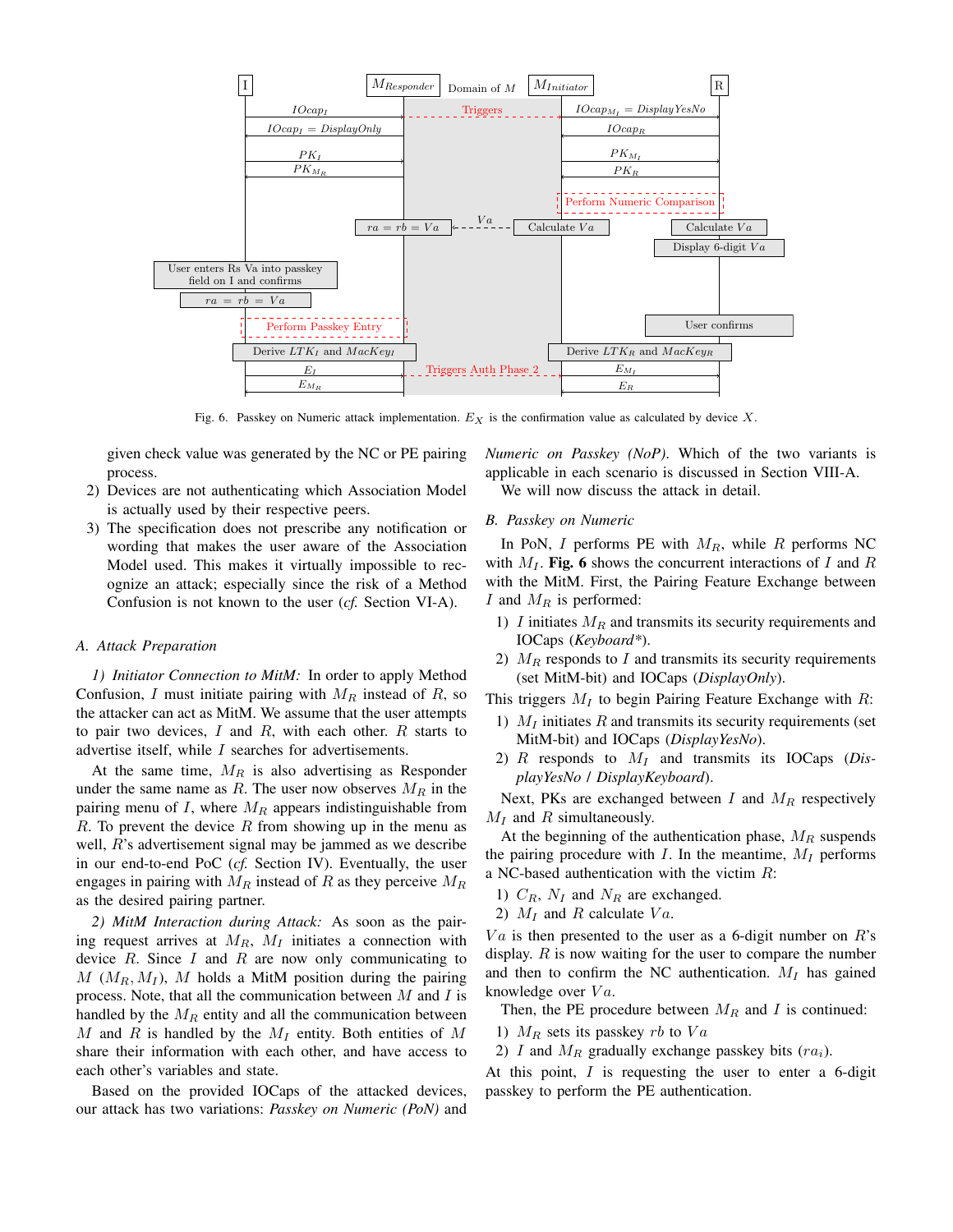In summary,  $I$  prompts the user to enter a 6-digit value while R displays a 6-digit value and awaits confirmation. This situation is virtually equivalent to a legitimate PE pairing dialogue. We assume the user transfers the value from  $R$  to I and confirms the dialogues. Dependent on the dialogue design and previous experience a user may be able to detect the ongoing attack at this point. In Section VI, we analyze the detection risk and reason that it is unrealistic for a user to spot an ongoing attack. To substantiate that reasoning, we report the results from a user study (Section VII), which align with our prognosis.

 $M_R$  chooses rb:

On 
$$
M_R
$$
:  $rb = Va$  (2)

Since the passkey entered on I is the  $Va$  displayed on R, the following holds:

On 
$$
I: ra = Va
$$
 (3)

From (2) and (3) it follows:

$$
Between I and MR: ra = rb
$$
 (4)

Therefore, the PE procedure completes successfully and the Authentication stage ends on device I and  $M_R$ .

Subsequently, the Long-Term Key (LTK) Calculation and Validation stage (Section II-A4) begins by  $I$  transmitting its confirmation value  $E_I$ . Since I and  $M_R$  have exchanged their PKs earlier, they will calculate the same DH-key  $DHK<sub>I, M<sub>R</sub></sub>$ . The same applies to  $M_I$  and device R which calculate  $DHK_{M_I,R}.$ 

After receiving the  $E_I$  from I,  $M_R$  will trigger  $M_I$  to calculate  $E_{MI}$  as:

$$
E_{M_I} = f6(DHK_{M_I,R}, N_I, N_R, rb, IOcap_I,addr_I,addr_R)
$$
 (5)

 $E_{M_I}$  is then sent to R.

When the user confirms the NC dialogue on device  $R$ , the device completes its Authentication stage and waits for a confirmation message. As R now receives  $E_{M_I}$ , it validates the value successfully and replies with  $E_R$  to  $M_I$ . Therefore, the pairing between  $R$  and  $M_I$  is successfully completed.

Upon receipt of  $E_R$  on  $M_I$ , the message is discarded and M triggers  $\tilde{M_R}$  to calculate  $E_{M_R}$  as

$$
E_{M_R} = f6(DHK_{I,M_R}, N_R, N_I, ra, IOcap_R,addr_R,addr_I)
$$
 (6)

This value is then transmitted to I.

I now validates the received  $E_{M_R}$  successfully, which also completes the pairing between  $I$  and  $M_R$ .

Note that M only completes the LTK Calculation and Validation stage if both victims have successfully completed the Authentication stage. If one victim does not complete the Authentication stage, the pairing procedures are eventually terminated by a timeout. Through that, the attacker prevents a so-called *one-sided pairing*. This behavior may be altered as an alternative attack vector as described in Section III-D.

As a result, I and  $M_R$  establish the same LTK. The same holds for  $M_I$  and  $R$ . All future communication is encrypted using keys derived from those LTKs. Consequently, M is able to relay all communication between I and R by decrypting the received messages and forwarding them after re-encryption with the respective peer's LTK. Therefore, M is able to eavesdrop on the cleartext of all messages which are exchanged over the encrypted channel between I and R. I and  $R$  are not aware of the attacker's presence.

# *C. Numeric on Passkey*

NoP is similar to PoN. The largest difference is that in NoP I and  $M_R$  perform NC, while R and  $M_I$  perform PE. In consequence, PoN and NoP also differ in their implementation of the LTK Generation and Validation stage.

 $M_R$  performs NC-based pairing with I until the point where  $Va$  is displayed at I and known to  $M_R$ . Simultaneously,  $M_I$  performs PE-based pairing with R until the start of the Authentication stage.

As soon as both pairing couples complete these steps, the  $Va$  calculated by  $M_R$  is set as passkey at  $M_I$ . Then, the PE between  $M_I$  and R is continued until completion.

When the user confirms the NC dialogue at  $I$ , the message  $E_a$  is sent to  $M_R$  where it is discarded. Then,  $M_I$  calculates its confirmation message  $E_{M_I}$ , which is sent to R after PE has completed. R checks the received confirmation message successfully, calculates and replies with Eb, thereby completing the pairing between  $M_I$  and  $R$ .

When  $M_I$  receives  $Eb$  it discards the message, whereupon  $M_R$  calculates  $E_{M_R}$  and sends it to I. I receives the confirmation message and successfully validates it, upon which also the pairing between I and  $M_R$  is completed.

As with PoN, this allows the MitM to relay, eavesdrop and manipulate all further communication between I and R.

# *D. Alternative One-sided Pairing*

If a user enters and confirms the passkey but does not confirm the NC, our original description of the attack would abort through a timeout eventually. Sometimes, though, it is a sufficient goal for an attacker to establish a connection to one of the victim devices; for instance, if the attacker aims to extract information like a phone book, fitness tracking data, or attempts to modify the target bank account settings of a point-of-sales terminal. For such scenarios, the attack can be amended by not aborting the pairing. We call this *One-Sided Method Confusion Attack*.

#### IV. IMPLEMENTATION

To prove the real-world viability of the attack, we designed an end-to-end attack framework. The framework initializes all devices and orchestrates its three components: 1) a Method Confusion Attack implementation, 2) a jammer, and 3) in case LE Privacy is enabled, also an address sniffer.

# *A. BThack*

We implemented the Method Confusion Attack in our Bluetooth MitM platform *BThack*. BThack is based on *BTstack* [8], a well-established BLE stack offered by Bluekitchen GmbH. BThack allows its applications to modify the communication in various ways.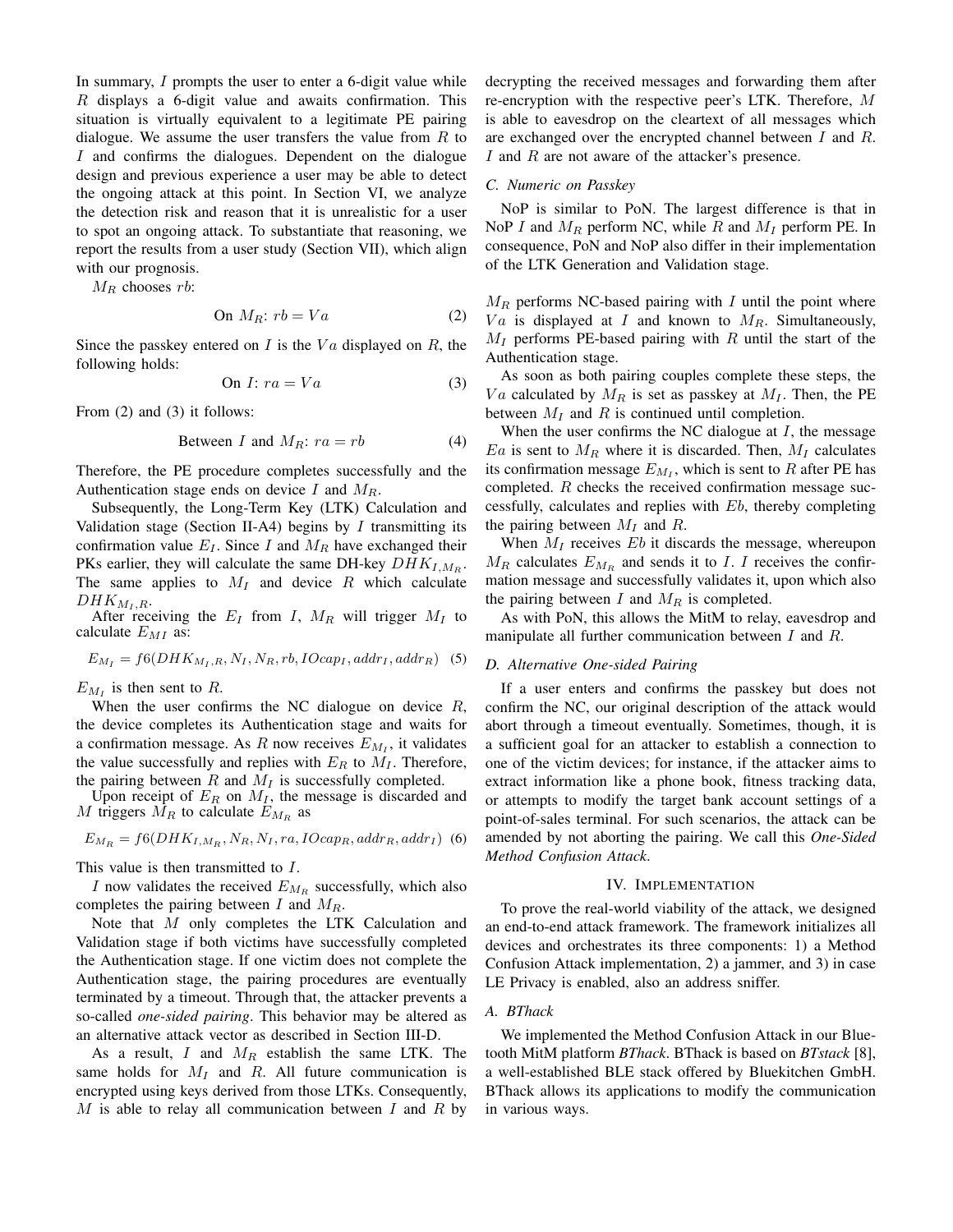We combined it with USB *Cambridge Silicon Radio, Ltd., Bluetooth Dongles* (CSR dongles), which operate in HCI mode. Since BTstack is a commonly used commercial opensource product, we assume it to be an industry-proven and specification-compliant implementation of BLE.

In order to reduce the chances of unintended side-effects, the codebase and control flow of BTstack were altered as little as possible. This also assures simplified maintenance in case of upstream updates. To gain complete control over the pairing process, BThack extends the state machines of BTstack with *callbacks*. A BThack application registers custom callbacks to interrupt the control flow of the state machine at certain points. By virtue of BTstack's single-threaded design, the stack then suspends execution and allows memory modification before eventually resuming. This simplifies, for example, the synchronization of our MitM Initiator and Responder.

# *B. BThack MitM Application*

The BThack MitM application consists of two memoryindependent processes, each containing its independent BLE stack. Each of the processes communicates with its individual USB-BLE device (CSR dongle) and with each other using Inter Process Communication (IPC). One of the processes takes the role of a Responder  $(R)$ , while the other acts as Initiator  $(I)$ . Through IPC, they are able to synchronize the state machines of both virtual devices and relay messages.

The PoN attack as seen in Fig. 6 was implemented as follows. The first victim device  $(I)$  connects to our MitM Responder  $(M_R)$ . This, in turn, triggers the MitM Initiator  $(M_I)$  to connect to the device originally intended by the victim  $(R)$ . At the passkey generation of  $M_R$ , a callback is placed. When triggered, the callback waits for  $M_I$  and R to finish NC and sets  $Va$  as passkey in  $M_R$ .  $M_I$  waits for the signal of  $M_R$  that PE was successful before it eventually confirms NC. After pairing is completed, the IPC is used to forward the communication between  $I$  and  $R$ .

NoP was implemented analogously with exchanged roles of Initiator and Responder.

#### *C. Selective Jamming*

As preparation for the Method Confusion Attack, the victim Initiator I has to establish a connection to our attack device  $M_R$  instead of R. We, therefore, have to prevent R's advertisement messages from reaching  $I$ , for instance by jamming them. At the same time, we have to avoid jamming the other device's, or even our own  $(M_R)$ 's), advertisements. To assure that, we perform a selective jamming of advertisements.

To perform *Selective Jamming*, we have to identify advertisement packets on-air and selectively induce interference. An interference message needs to be sent before the packet has finished transmission. Therefore, a low latency implementation is required. To fulfill that requirement, we adapted the work of Cayre et al. [9], which uses a customized firmware [10] for the *nrf51* BLE chip [11]. The firmware abuses the address matching functionality of the nrf51 [11, 17.1.13]. The (original) address matching feature allows to configure a 4 byte pattern that, if observed, triggers the packet reception process. The designated use of this functionality is to filter incoming packets for their header address to provide selective reception. The custom firmware instead utilizes this feature to scan for an arbitrary pattern on-air. Further, it configures the radio to stop any packet reception after 0 bytes and switch into transmission mode, transmitting a dummy packet. The caused interferences of two simultaneous accesses to the medium then alters the payload and causes a checksum mismatch of the advertisement packet; this causes the packet to be discarded upon reception. All of these actions are performed in the radio's hardware without CPU involvement keeping the latency as low as possible.

Bluetooth scrambles payload data with a standardized pseudorandom sequence before transmission [1, Vol. 3 Part D 1.1.2.2]. The offset of our matching pattern has to be known to pre-calculate the scrambling for it. The matching pattern can, therefore, be any 4-byte value that has a predictable occurrence and position in the target's advertisement payload.

If LE Privacy is not enabled, the advertisement address is always fixed to the beginning of the payload. In that case, the matching pattern is the first 4 bytes of the advertisement address.

Otherwise, the advertisement address is variable and we use the Local Name of the device as matching pattern. While the packet layout is variable, it is typically consistent between devices of the same model / implementation. We can, therefore, analyze one advertisement packet of  $R$  to obtain the position of the Local Name or alternatively guess it. The matching pattern is then set to the first 4 bytes of the Local Name. In order to avoid jamming our own advertisements of  $M_R$ , we move the Local Name entry to a different position in their payloads by placing a data entry before it.

Our hardware platform uses three *micro:bit* development boards, each hosting a nrf51 radio chip, to observe and jam all three advertisement channels simultaneously.

#### *D. Interaction of the Components*

The address of the victim is typically static. In fact, multiple studies have shown that LE Privacy mode is seldomly used among peripheral devices [12, 13, 14]. In that case, the jammer is configured to intercept the packets based on R's address.

However, if LE Privacy is enabled, R's Local Name is used for jamming. In that case, the framework also initializes a sniffer with disabled CRC check to keep track of the victim Responder's address. It constantly scans for  $R$  as it comes online and advertises.

Simultaneously to the jamming, the BThack MitM application is started to advertise under R's Local Name (*cf.* Section IV-B).

As soon as the BThack MitM application reports a connection attempt (from  $I$  to  $M_R$ ), the jammer is halted. Then, the current address of  $R$  is passed from the sniffer to the MitM application which then initiates a connection between  $M_I$  and R. The attack subsequently completes as described above (*cf.* Section IV-B).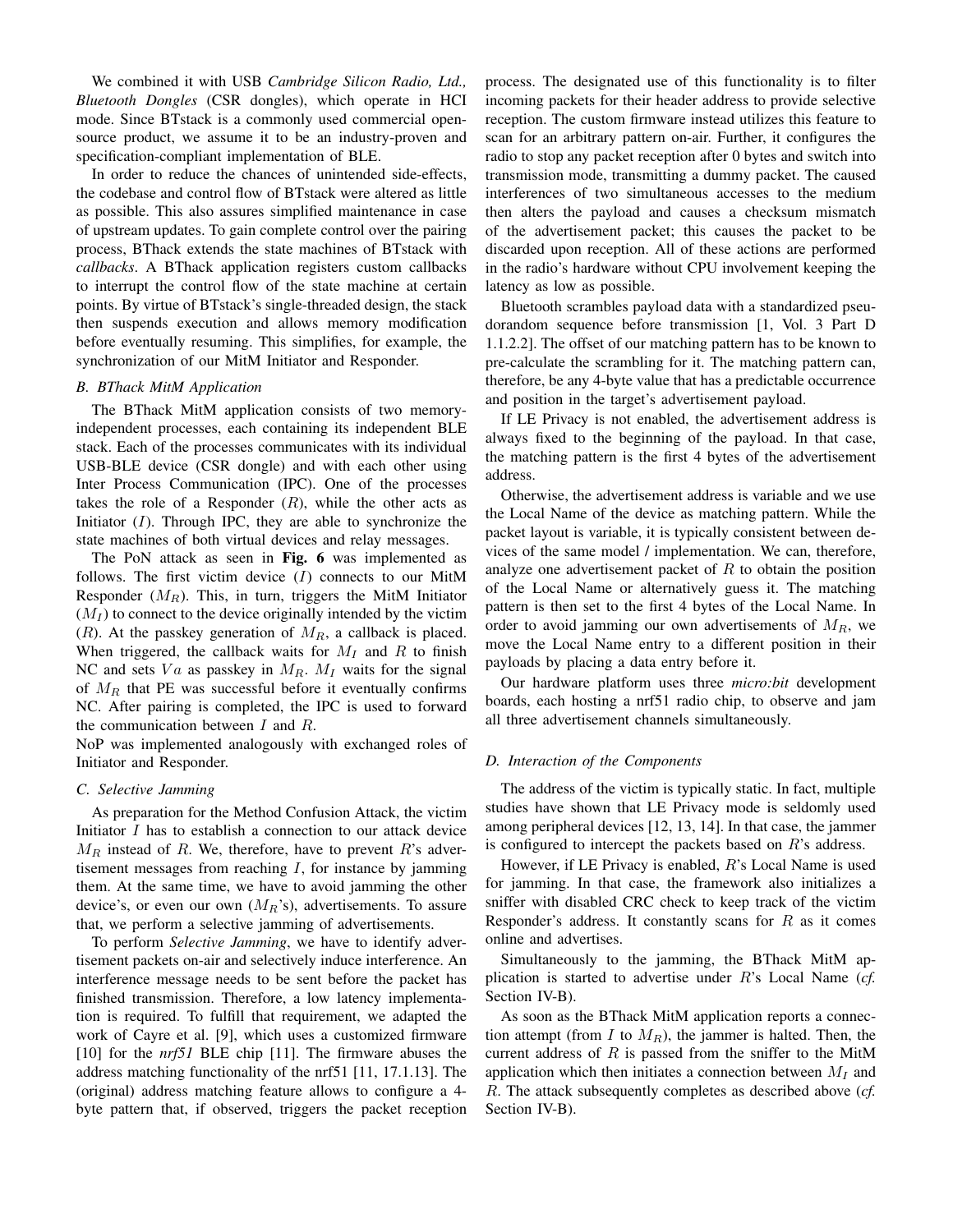# V. EVALUATION

We evaluated our end-to-end PoC in four steps. We conducted a pre-test to validate the jamming functionality isolated from the actual Method Confusion Attack. Then, we conducted a full end-to-end lab-test to prove that the Method Confusion Attack is capable of gaining a MitM position among custom devices. Subsequently, we showed that our implementation also works with off-the-shelf devices. Finally, we conducted a performance evaluation to measure throughput and delay. For all tests, we used our jamming implementation with three micro:bit devices from Section IV-C.

For the lab test, we implemented a basic BTstack application running on CSR dongles. The Responder dongle  $R$ , the Initiator dongle  $I$ , and the malicious device  $M$  were placed so that the three devices formed a triangle with a right angle at  $R$ ; the distance between  $I$  and  $R$  was  $2$  m. This way, high-quality reception for all devices was guaranteed. Through these steps, we were able to accommodate for the weak antenna setup of our jamming application (micro:bits). With a high-power transceiver and better antenna the distance and constellation of the devices would be more flexible.

# *A. Testing Jamming of Bluetooth Advertisements*

We validated the jamming functionality by conducting a series of repeatable tests. For that, we placed  $R$  into discoverable mode and attempted pairing from  $R$  while our jamming system was active. We tested jamming based on the known device address (LE Privacy disabled) and also on its Local Name (LE Privacy enabled) for a timespan of 10 minutes each (repeated 3 times). In all of our tests *no* advertisement messages from R reached I.

## *B. End-to-End Lab Test*

In our full end-to-end test, we confirmed that our implementation of the Method Confusion Attack is capable of compromising a BLE connection that was established using LESC.

Since the Method Confusion Attack has two variations, we test two scenarios. The only difference between both test cases are the IOCaps of R.

- *Scenario 1:* Responder's IOCaps were *DisplayYesNo*; Initiator's IOCaps were *DisplayKeyboard*; attack scheme was PoN
- *Scenario 2:* Responder's IOCaps were *KeyboardOnly*; Initiator's IOCaps were *DisplayKeyboard*; attack scheme was NoP

The experimental procedure was the following:  $R$  was placed into advertising mode and  $I$  scanned for available devices. When  $I$  detected  $R$ 's name among the scan results, it attempted a connection to that device. When a connection was established, pairing was requested.

When one of the devices was displaying a 6-digit value, while the other prompted a passkey field, we transferred and confirmed the value (*cf.* Section VI-A). As soon as pairing resulted in an encrypted connection, secret information was exchanged over that channel.

In both scenarios, the attacker used the end-to-end attack framework (*cf.* Section IV) to target the pairing attempts.

Both scenario tests succeeded, meaning that the attacker was in both cases able to establish a paired MitM position. Further, the attacker was able to eavesdrop on the secret information exchanged between the victims. This was verified by comparing the eavesdropped data with the cleartext that was legitimately decrypted by the victims.

## *C. Production-Device Evaluation*

We also evaluated the attack with openly available off-theshelf BLE-capable devices to verify the attack in real-world scenarios. The tested devices are likely to be used by regular users and may pose, if compromised, an open attack surface and critical data leak.

Again, we tested both the NoP and the PoN variant. In both scenarios, the attacked Initiators were a *OnePlus 7 Pro* with *Android 9.0*, an *iPhone 11* with *iOS 13.4.1* and a *Thinkpad W540* with *Windows 10*, all providing *DisplayKeyboard*. The two attacked Responder devices were:

- *Samsung Galaxy Watch 42mm:* smartwatch running *Tizen Wearable OS 4.0*; IOCaps were *DisplayKeyboard*; pairs with a smartphone using NC; attack scheme was PoN
- *Reiner SCT tanJack Bluetooth:* wireless TAN-Generator, IOCaps were *KeyboardOnly*; pairs with a smartphone using PE; attack scheme was NoP

Otherwise, the experimental procedure was equivalent to the lab-test.

The attacker was able to complete pairing with the victim devices and achieve a MitM position in all tested cases. The successful attacks proved the viability of Method Confusion with openly available unmodified devices.

## *D. Performance Evaluation*

After a successful Method Confusion Attack, the MitM acts as additional hop between the attacked devices. To estimate the effects on network performance, we measured throughput and Round Trip Time (RTT).

Typically, BLE applications communicate over an abstraction layer called Generic Attribute Profile (GATT) which can guarantee a reliable, ordered communication [1, Vol. 3 Part G 1.1]. We implemented a basic GATT-based application in which both devices constantly transmit packets of fixed size. Upon reception, the packets are validated and counted. To measure the RTT, the application periodically sends a probing message that is acknowledged upon reception. The time difference in transmission of the probe and reception of the response is the RTT.

We evaluated the connection without MitM as well as with MitM in place (Fig. 7). Overall, the connection quality achieved appears to be sufficient for most applications. For instance, a VoIP call requires 21 kbps (throughput) and should for optimal quality not exceed an (RTT) of 300 ms [15].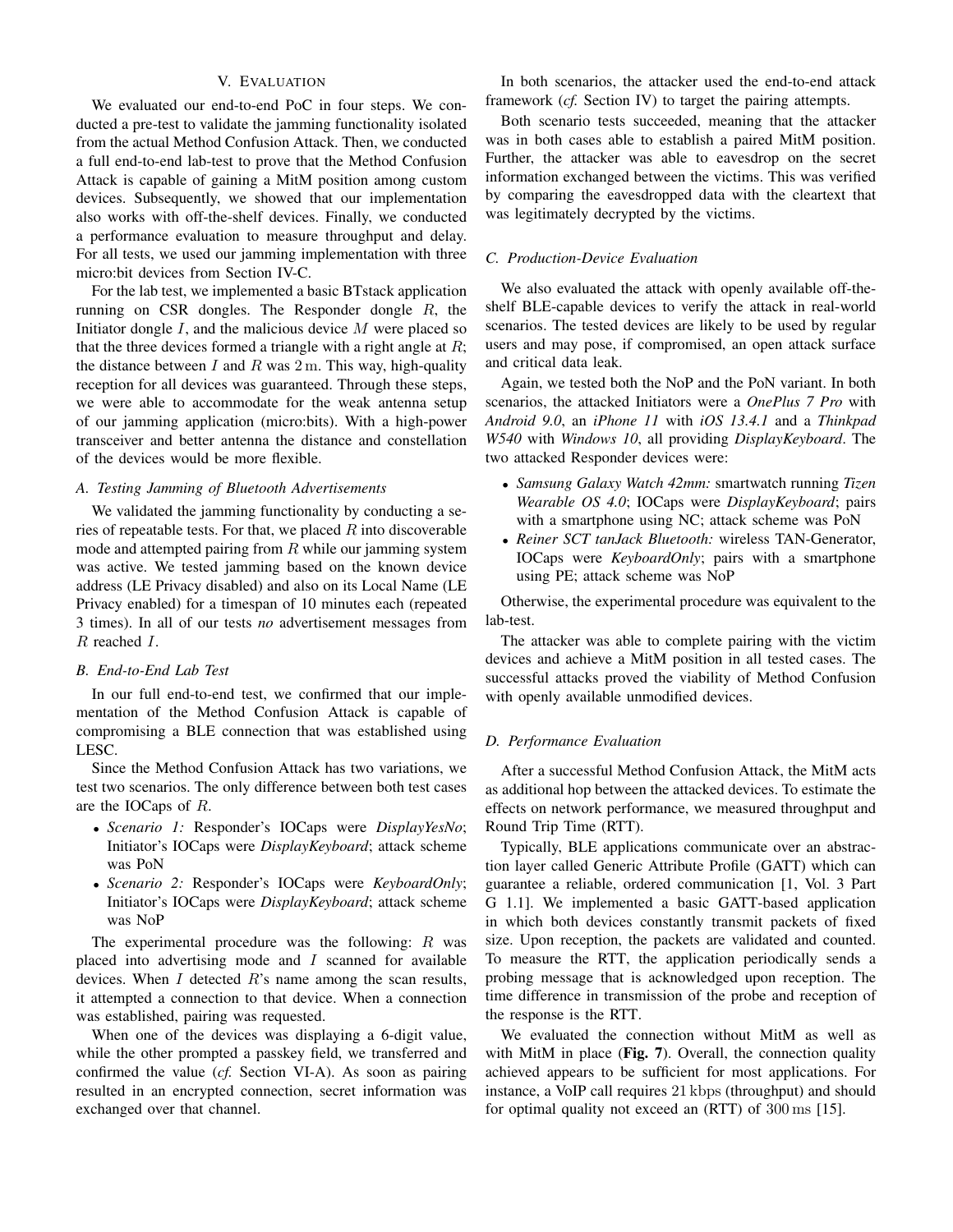|              | Direct     |                 | with MitM  |                  |
|--------------|------------|-----------------|------------|------------------|
| Payload Size | Throughput | <b>RTT</b>      | throughput | <b>RTT</b>       |
| 200 B        | 392 kbps   | $165$ ms        | 384 kbps   | $350 \text{ ms}$ |
| 100B         | $400$ kbps | $80 \text{ ms}$ | 380 kbps   | $273$ ms         |
| 50B          | $296$ kbps | $52 \text{ ms}$ | 280 kbps   | $110 \text{ ms}$ |

Fig. 7. Average Performance of a GATT Measurement Application.

#### VI. ROLE OF THE USER IN THE ATTACK

# *A. User Model*

In the course of a Method Confusion Attack, one of the victim devices displays a 6-digit number and expects the user to compare and confirm that number. Simultaneously, the other victim device expects the user to enter a 6-digit number.

The Bluetooth specification does not provide any rules for these interactions. In fact, the design and wording on how expectations are communicated to the user vary between implementations. In Fig. 8, we collected a number of pairing dialogues from popular off-the-shelf BLE products.

For example, in a pairing attempt that is under attack of Method Confusion, the user is shown Fig. 8a on Android device  $I$  and Fig. 8c on Android device  $R$ .

We assume that the user would transfer the value between the devices and confirm both dialogues.

## *B. Chances of Detection*

One may argue that under certain circumstances a user could realize that two different Association Models are performed. Users may spot this based on the expectations communicated to them.

We argue though, that the user would be typically unable to notice the Method Confusion Attack. Foremost, a regular user cannot be expected to know which actions a specification-compliant Bluetooth implementation may request from them. Furthermore, Method Confusion is based on a so far undisclosed design flaw in the pairing method; it was never intended that the user may need to verify consistent use of Association Models. Therefore, implementations do not specifically highlight the Association Model they employ.

Our examples demonstrate, that it is difficult to distinguish the dialogue for NC and the dialogue for PE (on a displaydevice). More importantly, the difference between a legitimate and an attacked pairing attempt is sometimes even impossible to spot: When comparing the example attack from the above section, i.e., Fig. 8a and Fig. 8c, with a legitimate benign (i.e., not attacked) PE dialogue combination for Android (i.e., Fig. 8b and Fig. 8c), it is apparent that the user has only a negligible chance to realize any differences between Fig. 8a and Fig. 8b. Some interfaces (e.g. iOS) may be more intuitive and rather raise awareness with the user.

We have conducted a survey of over 35 popular devices (*cf.* Section VIII-A). None of these devices differentiated their PE-display dialogues significantly from their NC dialogues.

It is, therefore, unlikely that the user recognizes any irregularities. To further strengthen that assumption, we conducted a user study in which none of the 40 participants recognized the attack.



| Pair with CARDREADER?                            |  |
|--------------------------------------------------|--|
| Bluetooth pairing code<br>378910                 |  |
| Type the pairing code then press Return or Enter |  |
| Allow access to your contacts and call history   |  |
|                                                  |  |

(b) Android 10.0 - Passkey Display.

|        | Pair with CARDREADER?                           |
|--------|-------------------------------------------------|
|        | Usually 0000 or 1234                            |
|        | PIN contains letters or symbols                 |
| eniveh | You may also need to type this PIN on the other |
| ш      | Allow access to your contacts and call history  |
|        | <b>CANCEL</b><br>ΩК                             |



Fig. 8. Examples of common pairing dialogues.

# VII. USER STUDY

To further investigate the chances of attack detection, we performed a user study to determine whether participants recognize irregularities in the pairing dialogs when a Method Confusion Attack is performed.

#### *A. Study Preliminaries*

The study was conducted at the campus of a major research university, where participants were recruited at a public social event. Due to the location, a rather technically-experienced participant group was recruited. We argue that a higher educated and technical audience provides a stricter evaluation for our attack. Any individuals known to the experimenters like family members or friends were excluded from the study to avoid acquaintance bias. As compensation for their participation, participants were granted a food voucher.

Our institution does not require IRB approval for user studies, but we carefully designed our study to adhere to common standards in the security and usability community [16]. All participants signed a consent form and had to read and accept a privacy disclaimer before data collection was performed. To account for the priming effect, subjects were told that they were participating in a 'user study about wireless connectivity'. We offered a debriefing option to participants after conclusion of the study. The data collected in the study was safely stored and only accessible to the participating researchers. The appendix provides an overview of the participant demographics.

## *B. Experimental Procedure*

The target of the study was to evaluate how users would behave when confronted with a Method Confusion Attack

ල  $\alpha$ (d) TAN Generator

Passkey Enter (Translation: "Enter Pairing-Code:")



Watch - Numeric Comparison.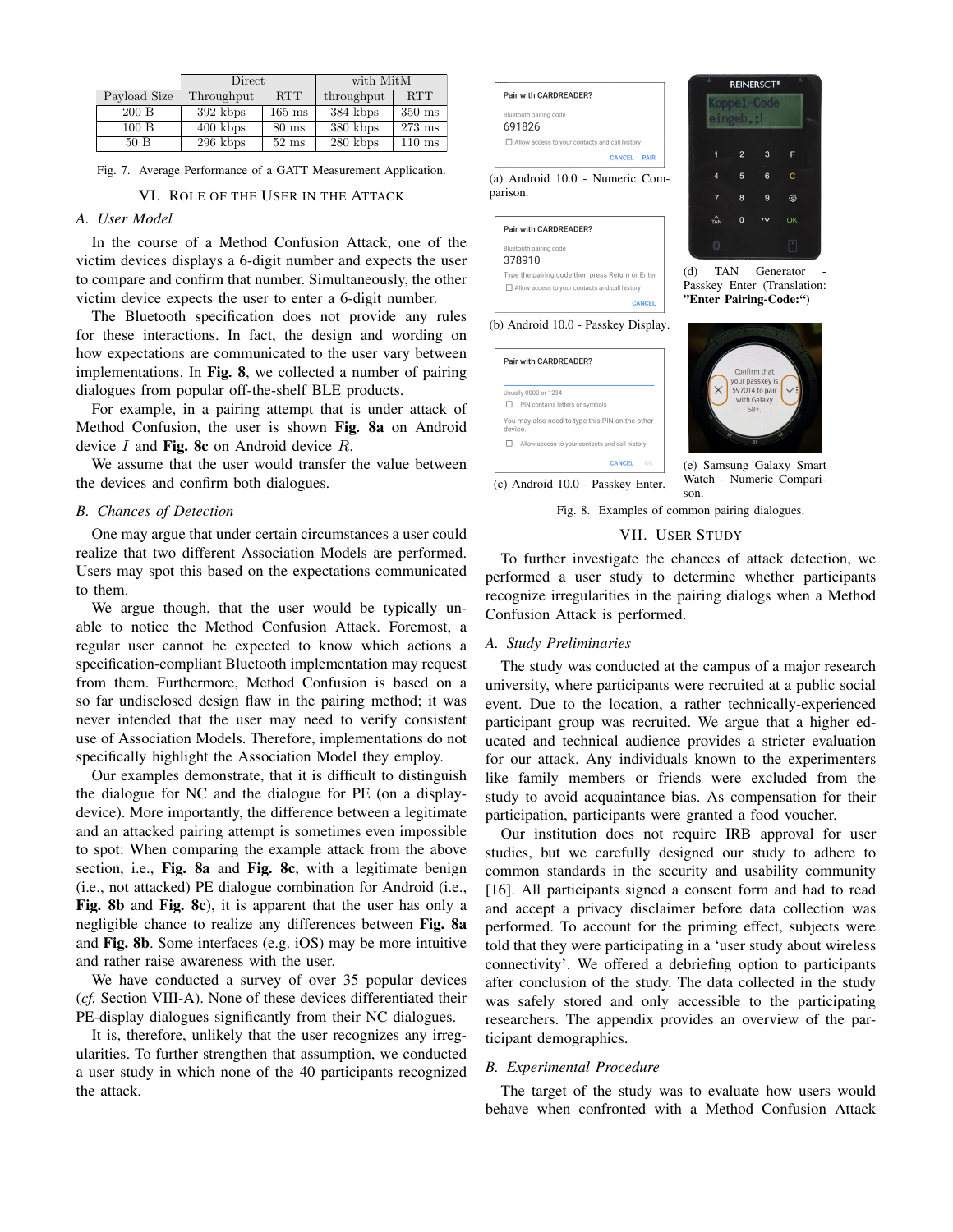on everyday devices. The subjects were provided with three common Bluetooth-capable devices (A–C) and a Bluetoothenabled smartphone (D):

- *A. Wireless Headphones:* Sony WH-1000XM3; capable of OOB (NFC) pairing.
- *B. Wireless In-Ear-Headphones:* SoundPeats TrueCapsule; capable of JW pairing.
- *C. Mobile TAN Generator:* Reiner SCT tanJack Bluetooth; capable of PE pairing.
- *D. Android Smartphone:* Samsung Galaxy S8 Edge Android 9.0; capable of all LESC pairing methods.

The devices were provided together with their vendor-supplied manuals.

The subjects were asked to pair the devices (A–C) with the smartphone (D). This was described as preparation to subsequently fill out a short survey about their user experience with those wireless devices (given in the Appendix). There was no time limit imposed. Instead, the participants were told that they were free to stop their attempts whenever they felt it suitable. For instance, if they grew frustrated with repeatedly failed pairing attempts or bad UI design.

After explanation of the procedure, the participants were left alone with the task. This way, we prevented that any cues from the experimenter would be "picked up" by the participants [17]. We addressed the "helpful participant" bias by two additional measures that were clearly communicated to all participants beforehand. It was urged that the main objective of the study would be to collect user experience, and that failed attempts had the same value to our research as successful ones. The participants were also made aware that they would receive the compensation either way; even if a pairing attempt did not succeed and they would move on to another device.

After they attempted the pairing, the survey was conducted as announced irrespective of whether they were able to pair with all the devices or not.

#### *C. Hidden Attack*

The users were not made aware of the fact that the pairing between devices C and D was attacked using Method Confusion. To strike a reasonable balance between simple study design and realism, we did not conduct the jamming process in the background, but simulated it. As preparation for that the devices C and D were once paired with each other in advance. After successful pairing, device C was showing up under the 'Paired Devices' section in the Bluetooth menu of D. C was not shown anymore under 'Available Devices' even if C was advertising. Finally, we renamed the device C in D's Bluetooth menu from its original name of 'tanJackXXXX' to the inconspicuous designator 'Audi Q6' (i.e., a well-known car manufacturer). Therefore, the user was now unable to find the original device when it began advertising.

Instead, the BThack MitM application advertised itself under the name 'Reiner SCT\*', which was the device name printed prominently over the device's screen. If the user

|           |                     | Initiator             |                       |                             |  |
|-----------|---------------------|-----------------------|-----------------------|-----------------------------|--|
|           |                     | DisplayYesNo          | KeyboardOnly          | KeyboardDisplay             |  |
|           | Display             | Attack not            | Numeric on            | Numeric on                  |  |
| Responder | YesNo               | applicable            | Passkey               | Passkey                     |  |
|           | Keyboard            | Passkey on            | Attack not            | Passkey on                  |  |
|           | Only                | Numeric               | applicable            | Numeric                     |  |
|           | Keyboard<br>Display | Passkey on<br>Numeric | Numeric on<br>Passkey | Both variants<br>applicable |  |

Fig. 9. Mapping victim IOCap to MitM IOCap

initiated the pairing to the attacker's MitM application, the attack would be performed as described in Section III-C.

#### *D. User Study Results*

The study showed that 37 (92.5%) of the participants eventually entered the NC-value shown in device D into the PE field of device C. Through that action, the MitM attacker was able to complete pairing with both devices. In turn,  $3(7.5\%)$  of the participants were not able to conduct the pairing. Since the situation presented to the participants was virtually identical to a valid PE pairing, none of the participants suspected an attack. Instead, all of the failed attempts were assumed to be their own mistakes or Bluetooth connectivity issues.

In conclusion, the study lends substantial support to our argumentation in Section VI-A.

#### VIII. DISCUSSION

In this subsection, we present data on the applicability of the Method Confusion Attack to the Bluetooth device market. Next, we discuss possible short-term and long-term fixes. Finally, we provide information on the applicability of the attack for BT Classic.

### *A. Applicability, Restrictions, and Impact*

As a reminder, we summarized the attack requirements in the matrix in Fig. 9. Further, we already successfully demonstrated our attack with several popular devices (see Section V). While many attacks exist which target the Bluetooth pairing process (*cf.* Section IX) none of them are applicable when MitM protection is used. Relevant organizations in the standards space like NIST officially strongly recommend that all vendors that use Bluetooth should utilize the strongest Bluetooth security modes, as those enable MitM protection [18]. Our attack specifically targets devices that rely on that protection feature.

While MitM protection may not be common for the average Bluetooth device, security critical device classes are enforcing MitM protection more regularly.

The Bluetooth SIG's Launch Studio lists 22,757 Declaration IDs for "previously qualified designs and declared products" for the time period of January 2015 - April 2020 [19]. Of these, 17,154 are specifically for end products including many devices from popular brands with large numbers of users. Further, many of the IDs are bulk listings for dozens or even hundreds of different products. For example, ID D049484 (February 27, 2020) contains 592 Toyota car models and details about the associated car multimedia system. While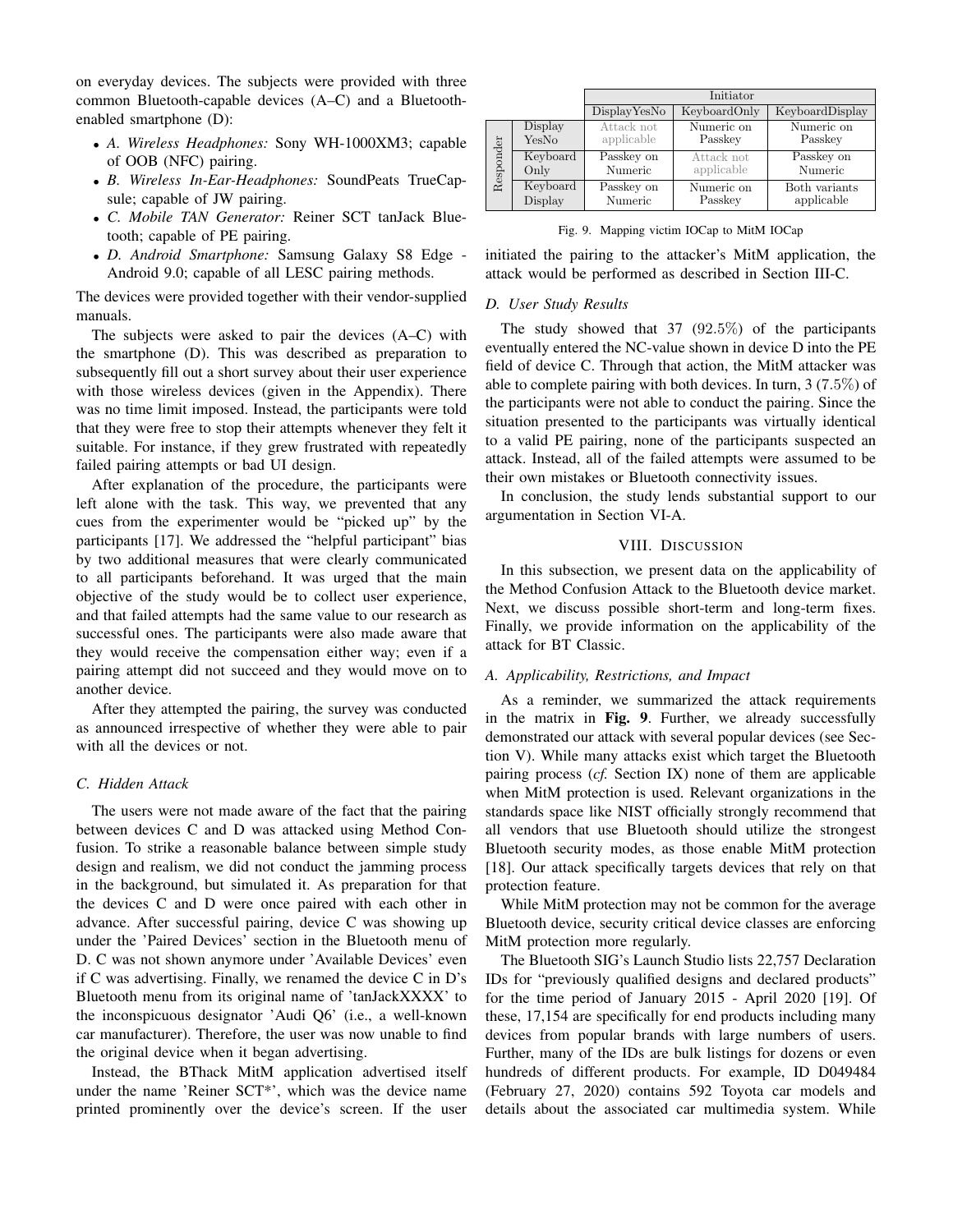the *public* part of Launch Studio does not provide a detailed enough search functionality to determine which devices actually rely on MitM protection, it allows to identify potentially sensitive device categories. For example, one can quickly identify devices that likely communicate highly sensitive information such as heart rate/pressure monitors, blood glucose monitors, or smart baby monitors. Access for SIG members even includes data that indicates support of MitM protection, but also does not state whether it is actually employed. Internet search (for manuals and setup videos) can then help to verify if a device actually uses MitM protection.

We investigated two sensitive device classes to better understand the distribution of MitM-protected devices. First, we researched which devices of their class are making up the relevant part of their market. Then, we determined whether these devices rely on the MitM protection of Bluetooth pairing.

*1) Smartwatches:* These devices are using Bluetooth to transfer notifications, messages, health data and locationtracking information to users' smartphones. For 2019, the overall number of shipped devices increased to 92.4 Million (up from 75.3 Million in 2018) [20]. "Major players" are Apple, Samsung, Fitbit, Garmin, and Fossil in a relatively "fragmented" global market [21]. We examined manuals and setup videos of these vendor's smartwatch device to determine their method of pairing (links to the manuals are provided in the Appendix). We found that all examined Samsung, Garmin and Fossil smartwatch devices are utilizing either NC or PE Bluetooth pairing, and are, therefore, enforcing Bluetooth's MitM protection. Apple watches perform OOB pairing and do, therefore, not rely on Bluetooth's MitM. Fitbit uses JW combined with application layer encryption. In summary, of the total market, at least  $12.3\%$  (first quarter  $2018$ ) –  $15.1\%$ (first quarter 2019), e.g., data for Samsung, Garmin, and Fossil, likely rely on Bluetooth's MitM protection [22].

*2) Car Multimedia:* Multimedia systems in cars interact with smartphones to provide hands-free telephony, GPS tracking and access control. We determined the best selling car models of 2019 [23]. Again, we examined setup manuals of the most recent entertainment system of these models (see Table in the Appendix) and determined that all of them are utilizing Bluetooth's MitM protection feature (i.e., either PE or NC for pairing). The 2019 sales of these cars amount to over 8.3 Million vehicles [23]. Note our Toyota example from above, which strongly suggests that the entire current range of products is using Bluetooth's MitM protection feature.

In summary, we assume that a sizable percentage of the markets for smartwatches and car entertainment systems is vulnerable to our attack.

## *B. Proposed Fix*

In the following, we discuss possible countermeasures that can be implemented against the attack. For every fix, we discuss how it would affect the current device base and standards and how it influences other security aspects.

*1) Enforcing Pairing Method:* In some cases a vendor of a product can assume certain properties of the devices the product will be paired with.

This might be the case if the product is just to be paired with another device that is also issued by the vendor. In this case the pairing method can just be fixed by setting IOCaps on both products that restrict the Association Model to one specific method (*cf.* Section II-C).

*2) User Interface Design Hotfix:* The Bluetooth specification does not dictate a specific wording or UI design for user dialogues required for NC and PE. Therefore every device manufacturer and OS vendor chooses visual presentation and wording independently. Typically, these design decisions are dictated by device restrictions like screen size as well as quality and design premises like creating an intuitive uninterrupted user experience.

As a hotfix / first mitigation to the attack, vendors can warn the user against misusing the information presented. For instance, a NC dialogue box could warn the user of not entering the shown number anywhere, comparable to a credit card PIN. Colors and different text styles can be utilized to improve effectiveness. Uzun et al. [24] conducted a user study on the Bluetooth dialog in which they proved that a clearer wording can lead to drastically improved user awareness.

*3) Authenticating Association Model:* We argue that relying on the user to be aware of the Association Model is not a sustainable practice.

Primarily, the pairing methods of Bluetooth were designed with the goal to ease the pairing process and allow average users to conduct a secure pairing with minimal, simple interaction. The average user is typically also not aware that attacks like Method Confusion are a threat and special attention on the used Association Model is required. In fact, the only duty the user is made aware of is the task of comparing or entering numbers.

Secondly, a user often has none or no clear indication which Association Model is performed by the device and is not able to decide whether a pairing is under attack (*cf.* dialogue examples in Section VI-A).

We argue that Method Confusion needs to be prevented through the protocol itself. We suggest embedding the information on which Association Model is used into the information that is compared or transferred by the user. Specifically, we propose that a passkey used by PE has to be distinctly distinguishable to a value displayed in NC. For instance, a PE-passkey may always have its least significant bit set to 1 while a NC-value has its least significant bit set to 0. The application expecting a PE-passkey would therefore be able to detect and abort Method Confusion Attacks when it receives a NC value. This solution has the benefit of being fairly easy to amend to the existing protocol. Primarily, devices attempting to support this would not be required to implement new input methods. Secondly, the protocol would not require changes.

By using one bit of the 20-bit value to signal the Association Model, we reduce the space of possible values from 1.000.000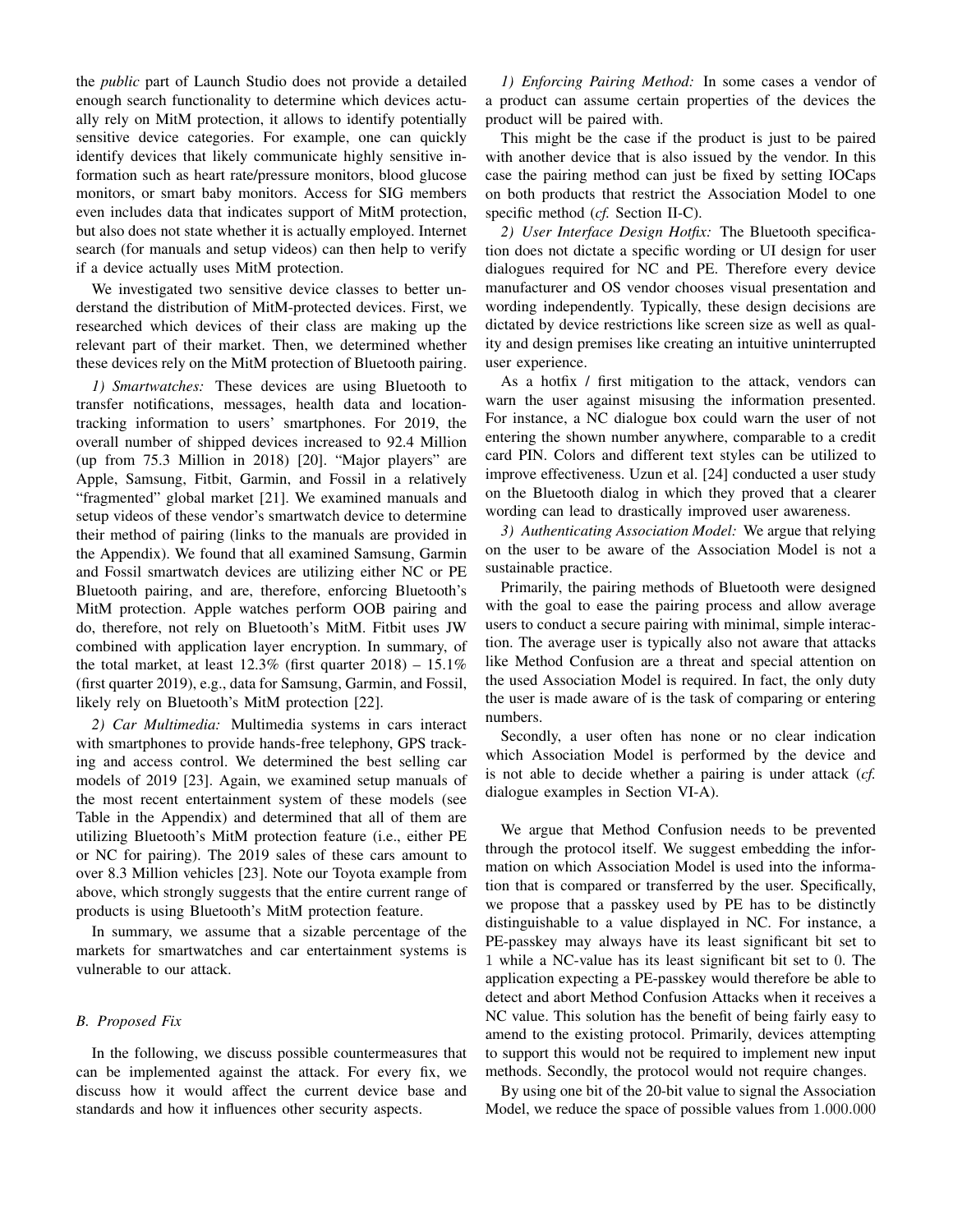|           |          | Initiator    |              |  |
|-----------|----------|--------------|--------------|--|
|           |          | DisplayYesNo | KeyboardOnly |  |
| desponder | Display  | Attack not   | Numeric on   |  |
|           | YesNo    | applicable   | Passkey      |  |
|           | Keyboard | Passkey on   | Attack not   |  |
|           | Only     | Numeric      | applicable   |  |

Fig. 10. BC: Mapping victim IOCap to MitM IOCap

to 500.000. Therefore, a MitM attacker has better chances of correctly brute-forcing the passkey during pairing. However, given recent hardware capabilities this is still sufficiently large to prevent an attacker from guessing the correct PE-passkey / NC-value during the pairing process. Therefore, we argue that the benefits of this method may outweigh that drawback. As the Bluetooth SIG pointed out, another concern with this solution is its backward compatibility. Devices that do not follow these updated guidelines can cause the connection attempt to fail in 50% of the cases.

An alternative to reutilizing the existing value space is to extend and divide the existing one into two disjoint sets, each assigned to one of the Association Models. For instance, one may only allow 5 Latin letters for the PE-passkey and only 6 digits for the NC-value. While this may conserve or even reduce the guessing probability, we argue that this proposal is harder to amend. The implementation requires a significant change in protocol and device interfaces and affects backward compatibility significantly.

## *C. Applicability to BT Classic*

While we have discussed our attack with a focus on BLE, we anticipated that it is also applicable to BC.

The commonly accepted secure methods of pairing in BC are Secure Simple Pairing (SSP) and Secure Connections (SC). SC is a mode of SSP that enforces higher requirements on the cryptographic primitives used. SSP itself is virtually equivalent to LESC with three exceptions:

- SSP uses the P-192 EC as default [1, Vol. 1 Part A 5.3]; only if operating in SC-only mode it uses P-256 (as LESC always does).
- SSP uses E0 [25] as encryption; only in SC-only mode it uses AES-CCM [26] (as LESC always does).
- SSP does *not* support KeyboardDisplay as IOCap.

Otherwise, the Bluetooth specification states that the four Association Models of SSP are functionally equivalent to the ones of LESC [1, Vol. 1 Part A 5.4.1]. We were made aware that KeyboardDisplay is not available in BC by the Bluetooth SIG during the disclosure process. Consequently, our attack matrix for BC is altered as displayed in Fig. 10. We argue, therefore, that our results are transferable between LESC, SSP, and consequently SC. The comments we received from the Bluetooth SIG during the disclosure process support this assumption (Section X).

## IX. RELATED WORK

To better contextualize how our attack relates to other attack schemes, we now present the most relevant ones that were discussed in prior work.

# *A. Offline PIN Crushing in Bluetooth Legacy Pairing*

Jakobsson and Wetzel [3] describe how the legacy method of BC's key establishment is vulnerable to offline bruteforce attacks on the used PIN. Essentially, an attacker may capture the communication of the key-generation material and the subsequent authentication handshake. This information is solely protected by the shared symmetric secret (i.e., the PIN).

The issue roots in the fact that the PIN is the only nonpublic information and is also limited in entropy (typically 6 digits). The attacker is, therefore, able to exhaust all possible PINs; by re-simulating the captured processes for each PIN. The attacker can terminate when the simulated authentication handshake was successful. This way, the used PIN can be found and the long-term secret can be calculated.

This attack was later refined by Kügler  $[27]$ , who exploited the radio implementation of Bluetooth in combination with the aforementioned bruteforce attack to establish a MitM position between the victim devices.

BLE legacy pairing relies on similar methods to exchange the cryptographic key material and, therefore, suffers from similar vulnerabilities. Ryan [28] describes how these issues can be exploited in BLE by a passive attacker.

#### *B. Passkey Entry Reuse Attack*

PE is sometimes implemented with a device-specific but fixed passkey. This passkey is chosen randomly by the manufacturer and then printed on or stored in the device's ROM. Through that, the manufacturer aims to support the PE method on devices without display or with weak entropy sources.

This way of pairing disregards the Bluetooth SIG's advice to not re-use PINs. The attacks proposed by Lindell [4] and refined by Barnickel et al. [29] target these devices.

An attacker eavesdropping during the Authentication stage (*cf.* Section II-A3) may learn  $PK_I, PK_R$  and  $Ca_i, Cb_i, Na_i$ , and  $Nb_i$  (where i is the i-th bit of the passkey). Therefore, an attacker only needs to perform one hashing operation per passkey-bit to determine if a confirm message  $Ca_i$  /  $Cb_i$  was created with  $ra_i$  /  $rb_i$  set to 0 or 1. The whole passkey can be recovered in 20 hashing operations. The attacker then intercepts and aborts the pairing process after the Authentication stage has ended. If the same passkey is now re-used, the attacker just acts as MitM, pairing both devices as MitM using the now known passkey.

## *C. Just Works MitM Attack*

In practice, many devices performing SSP, SC or LESC are not requesting MitM protection during pairing (*cf.* Section II-C). This is often the case if devices do not have the physical interfaces to facilitate MitM-protected pairing modes. Examples for such devices are In-Ear-Bluetooth headphones or screenless fitness trackers. According to the Association Model agreement process, JW is performed in these cases. Therefore, there is no protection against an active MitM attacker provided. An attacker may completely take over the communication with both parties and implement its PKs into the pairing process. Examples of such attacks can be found in the work of Hypponen and Haataja [5].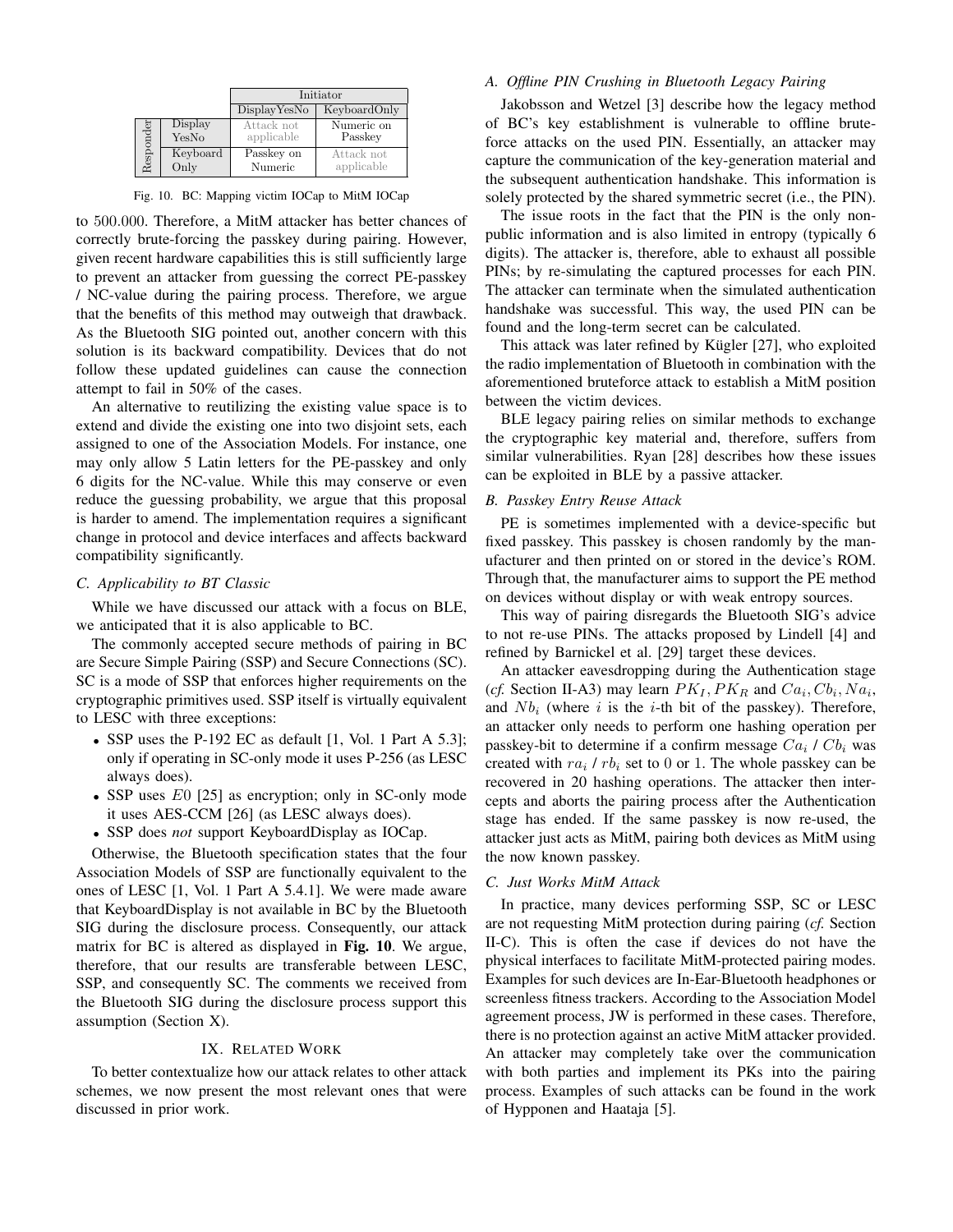# *D. Downgrade Attacks*

The exchange of IOCaps described in Section II-A1 is vulnerable to interception and tampering. This is due to the lack of authenticity between the two parties at this point of pairing. In consequence, an attacker can act as MitM falsifying the IOCap and, thus, downgrade the authentication method to JW [5]. Subsequently, an attacker may continue the attack as described in the previous Section IX-C. However, the MitMbit protects against such an attack. We want to point out that the Method Confusion Attack is fundamentally different from a downgrade attack. Different from our proposal, downgrade attacks do not succeed if the MitM-bit is set.

# *E. Fixed Coordinate Invalid Curve Attack*

Biham and Neumann [6] show that all SSP (and as they argue SC, LESC) pairing methods are vulnerable to a so-called *Fixed Coordinate Invalid Curve Attack*. The attack abuses that only the x-component of the PKs is validated during the Authentication stage. Therefore, the attacker can manipulate the y-value during the PK exchange. This way reducing the possible ECDH keyspace to two possible keys, which can then be guessed. The Bluetooth SIG addressed this vulnerability by amending the specification [30]. It now requires devices to validate whether the PKs lie on the ECDH-curve.

## *F. Attacks not Targeting the Pairing*

While the attacks described in this section focus on the Bluetooth pairing process, there are also other attack vectors. For example, the KNOB attack [7] focuses on breaking the encryption itself by downgrading the entropy of a connection.

Fawaz et al. [31] found that many BLE devices do not properly implement privacy-preserving features, such as *device address randomization*. This allows adversaries to track users through advertisement messages of their BLE devices. The authors developed *BLE-Guardian*, which hides the presence of selected devices from an attacker.

Further, it is a conundrum that Bluetooth applications are challenging to implement correctly. This is mainly due to the huge size and complexity of the specification. Multiple attacks resulting from implementation mistakes were uncovered by careful analysis like [32] and [33].

# X. RESPONSIBLE DISCLOSURE PROCESS

We reached out to the Bluetooth SIG as well as to Google and Apple; the two vendors with the largest market share for mobile operating systems. We received immediate responses from all parties and were also contacted by CERT/CC which takes part in coordinating the efforts. Google and Apple informed us that they take the issue very seriously and are working on a solution, but gave no concrete details. The Bluetooth SIG pointed out that certain limitations of our attack exist for BC. Those comments were incorporated into this paper's revision. Otherwise, the SIG acknowledged our findings, i.e., the vulnerability of BLE, and agreed that the same weakness should also apply to BC. They did not approve to incorporate our proposed fixes into the specification:

'The Bluetooth SIG and the working group concur with your paper's findings that the proposed method does expose the end-user to a viable man-in-themiddle attack, however the recommended changes to mitigate this attack vector at the protocol level were not approved.' [excerpt from email 12.3.2020]

They justified this decision through the lack in backward compatibility of our proposed fixes. Instead, the SIG announced the decision to reach out to their members about the issue with the help of CERT/CC mid to late March 2020.

## XI. CONCLUSION

We demonstrated a novel attack on the BLE pairing in BT version 5.2. The attack utilizes a method we call Method Confusion to gain a MitM position between two paired Bluetooth devices. It abuses a critical design flaw that – upon our disclosure – was acknowledged by the Bluetooth SIG (see Section X).

The attack's applicability was verified by adopting a commonly used BLE driver into our framework BThack, capable of performing the MitM attack. Using this, we attacked multiple smartphones, a smartwatch, and a banking device. All attacks succeeded and we expect many other devices to be vulnerable. To verify the real-world impact of the attack, we also designed an end-to-end PoC that includes an advertisement jammer.

Furthermore, we evaluated if users are able to notice the attack by performing a user study with 40 participants. None of the participants noticed the attack and 92.5% faithfully completed the pairing leading to a MitM position.

We proposed multiple fixes to this problem. Some of them can be realized in a backward-compatible fashion. Others require a change to the specification.

Bluetooth is a major wireless communication standard and especially the number of BLE devices continues to increase rapidly. Many devices such as point-of-sale terminals and smartwatches require the protection promised by BLE. Our findings enable an attacker to steal and manipulate data and target otherwise protected APIs of such devices.

We hope that our work contributes to an increase in Bluetooth's security, so that device vendors can continue using it as a trusted building block for their products.

#### AVAILABILITY

We intend to publish BThack and our PoC implementation of the Method Confusion Attack on https://github.com/ maxdos64/BThack.

#### ACKNOWLEDGMENTS

We would like to thank Matthias Ringwald from Blue-Kitchen GmbH for granting us permission to use BTstack. Further, we want to thank Jiska Classen and Constantin Runge for their constructive feedback on our research, and Yan Shoshitaishvili and Selcuk Uluagac for shepherding our work.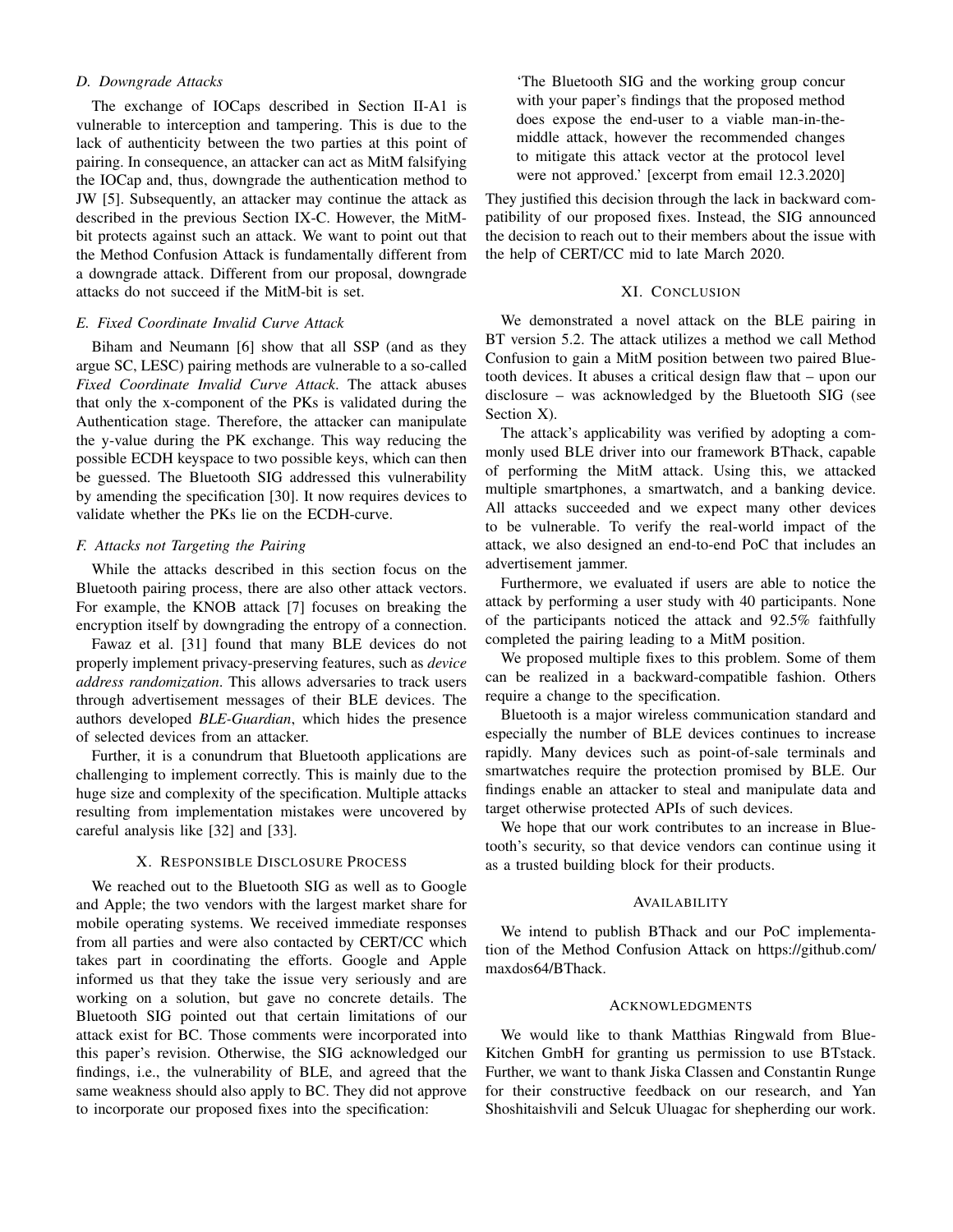# **REFERENCES**

- [1] *Bluetooth Core Specification 5.2*, Bluetooth Specification Contributors, December 2019.
- [2] Bluetooth SIG, "Bluetooth market update 2019," https://3pl46c46ctx02p7rzdsvsg21-wpengine.netdnassl.com/wp-content/uploads/2018/04/2019-Bluetooth-Market-Update.pdf, 2019.
- [3] M. Jakobsson and S. Wetzel, "Security weaknesses in Bluetooth," in *Cryptographers' Track at the RSA Conference*. Springer, 2001, pp. 176–191.
- [4] A. Y. Lindell, "Attacks on the pairing protocol of Bluetooth v2.1," *Black Hat USA, Las Vegas, Nevada*, 2008.
- [5] K. Hypponen and K. Haataja, ""Nino" man-in-themiddle attack on Bluetooth secure simple pairing," in *2007 3rd IEEE/IFIP International Conference in Central Asia on Internet*, 2007, pp. 1–5.
- [6] E. Biham and L. Neumann, "Breaking the Bluetooth pairing–fixed coordinate invalid curve attack," Technion– Israel Institute of Technology, Tech. Rep., 2018. [Online]. Available: http://www.cs.technion.ac.il/∼biham/BT/btfixed-coordinate-invalid-curve-attack.pdf
- [7] D. Antonioli, N. O. Tippenhauer, and K. B. Rasmussen, "The KNOB is broken: Exploiting low entropy in the encryption key negotiation of Bluetooth BR/EDR," in *28th USENIX Security Symposium (USENIX Security 19)*, Aug. 2019, pp. 1047–1061.
- [8] Bluekitchen GmbH, "Btstack." [Online]. Available: http://bluekitchen-gmbh.com/btstack/
- [9] R. Cayre, V. Nicomette, G. Auriol, E. Alata, M. Kaâniche, and G. Marconato, "Mirage: Towards a Metasploit-like framework for IoT," in *2019 IEEE 30th International Symposium on Software Reliability Engineering (ISSRE)*, 2019. [Online]. Available: https://hal.laas.fr/hal-02346074
- [10] R. Cayre and B. contributers, "Btlejack firmware," https: //github.com/RCayre/btlejack-firmware, 2019.
- [11] *nRF51 Series Reference Manual Version 3.0.1*, Nordic Semiconductor, December 2016.
- [12] T. Issoufaly and P. U. Tournoux, "BLEB: Bluetooth Low Energy botnet for large scale individual tracking," in *2017 1st International Conference on Next Generation Computing Applications (NextComp)*, 2017, pp. 115–120.
- [13] A. K. Das, P. H. Pathak, C.-N. Chuah, and P. Mohapatra, "Uncovering privacy leakage in BLE network traffic of wearable fitness trackers," in *17th International Workshop on Mobile Computing Systems and Applications*, 2016, p. 99–104. [Online]. Available: https://doi.org/10.1145/2873587.2873594
- [14] B. Cyr, W. Horn, D. Miao, and M. Specter, "Security analysis of wearable fitness devices (fitbit)," *Massachusetts Institute of Technology*, vol. 1, 2014. [Online]. Available: https://media.kasperskycontenthub.com/wp-content/ uploads/sites/43/2015/03/20082016/17-cyrbrittwebbhorn-specter-dmiao-hacking-fitbit.pdf
- [15] T. Szigeti and C. Hattingh, "Quality of service design overview," *Cisco, San Jose, CA, Dec*, pp. 1–34, 2004.
- [16] S. Schechter, "Common pitfalls in writing about security and privacy human subjects experiments, and how to avoid them," https://www.microsoft.com/en-us/research/ wp-content/uploads/2016/02/commonpitfalls.pdf, 2013, Microsoft Research Technical Report.
- [17] K. J. Kuipers and S. J. Hysom, "Chapter 7 Common problems and solutions in experiments," in *Laboratory Experiments in the Social Sciences (Second Edition)*, M. Webster and J. Sell, Eds. Academic Press, 2014, pp. 145 – 177.
- [18] *Guide to Bluetooth Security*, National Institute of Standards and Technology (NIST), 5 2017, revision 2.
- [19] Bluetooth SIG, "Launch studio," last accessed: April 31, 2020. [Online]. Available: https: //launchstudio.bluetooth.com/Listings/Search
- [20] IDC, "Shipments of wearable devices reach 118.9 million units in the fourth quarter and 336.5 million for 2019, according to IDC," Mar. 2020. [Online]. Available: https://www.idc.com/getdoc.jsp?containerId= prUS46122120
- [21] Mordor Intelligence, "Smartwatch market Growth, trends, and forecast (2020 - 2025)," Jan. 2020. [Online]. Available: https://www.mordorintelligence.com/ industry-reports/global-smart-watches-market-industry
- [22] Counterpoint Research, "Global smartwatch shipments grew 48% YoY in Q1 2019 with one in three being an Apple watch," May 2019. [Online]. Available: https: //www.counterpointresearch.com/global-smartwatchshipments-grew-48yoy-q1-2019-one-three-apple-watch/
- [23] focus2move, "Global auto market. The ranking by model in the 2019," Jan. 2020. [Online]. Available: https://focus2move.com/world-best-selling-car-2019/
- [24] E. Uzun, K. Karvonen, and N. Asokan, "Usability analysis of secure pairing methods," in *International Conference on Financial Cryptography and Data Security*. Springer, 2007, pp. 307–324.
- [25] C. Fontaine, *E0 (Bluetooth)*. Boston, MA: Springer US, 2005, pp. 169–169.
- [26] D. Whiting, R. Housley, and N. Ferguson, "Counter with CBC-MAC (CCM) RFC 3610," in *IETF, Network Working Group, Fremont*, 2003.
- [27] D. Kügler, ""Man in the middle" attacks on Bluetooth," in *International Conference on Financial Cryptography*. Springer, 2003, pp. 149–161.
- [28] M. Ryan, "Bluetooth: With low energy comes low security," in *7th USENIX Workshop on Offensive Technologies (WOOT)*, 2013.
- [29] J. Barnickel, J. Wang, and U. Meyer, "Implementing an attack on Bluetooth 2.1+ secure simple pairing in passkey entry mode," in *2012 IEEE 11th International Conference on Trust, Security and Privacy in Computing and Communications*, 2012, pp. 17–24.
- [30] *Erratum 10734: Pairing Updates*, Bluetooth Specification Contributors, July 2018.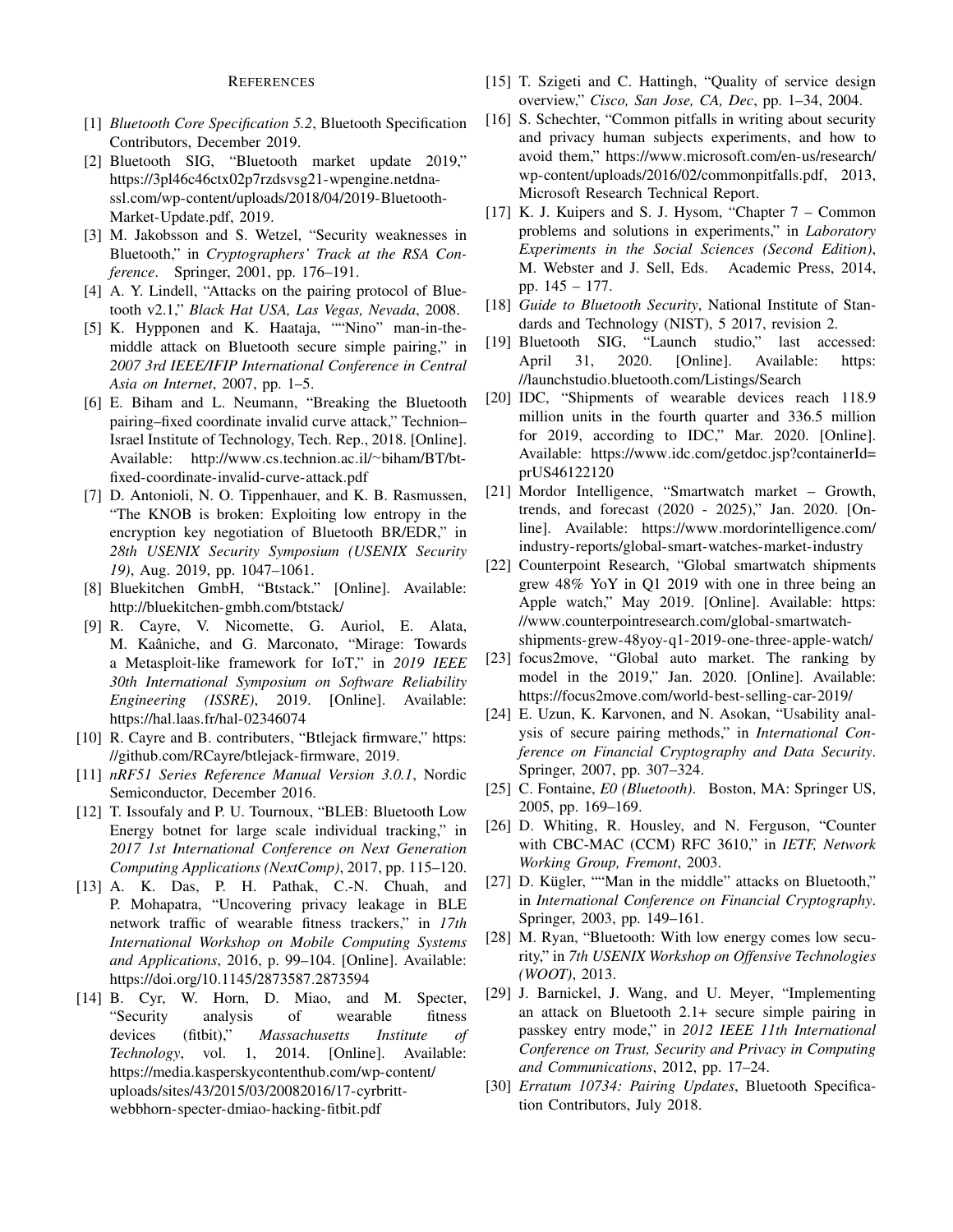- [31] K. Fawaz, K.-H. Kim, and K. Shin, "Protecting privacy of BLE device users," in *25th USENIX Security Symposium (USENIX Security 16)*, 2016, pp. 1205–1221.
- [32] J. Ruge, J. Classen, F. Gringoli, and M. Hollick, "Frankenstein: Advanced wireless fuzzing to exploit new bluetooth escalation targets," in *29th USENIX Security Symposium (USENIX Security 20)*. USENIX Association, Aug. 2020. [Online]. Available: https://www.usenix.org/conference/ usenixsecurity20/presentation/ruge
- [33] B. Seri and G. Vishnepolsky, "BlueBorne: The dangers of Bluetooth implementations: Unveiling zero day vulnerabilities and security flaws in modern Bluetooth stacks," Department of Computer Science, Michigan State University, East Lansing, Michigan, Tech. Rep., 2017. [Online]. Available: https://go.armis.com/blueborne-technical-paper

APPENDIX

*A. Acronyms*

BC Bluetooth Classic.

**BLE** Bluetooth Low Energy.

Bluetooth SIG Bluetooth Special Interest Group.

DH Diffie-Hellman.

EC Elliptic Curve. ECDH Elliptic Curve Diffie-Hellman.

GAP Generic Access Profile. GATT Generic Attribute Profile.

IOCap Input-Output Capabilities. IPC Inter Process Communication. IRK Identity Resolving Key.

JW Just Works.

LESC Low Energy Secure Connections. LTK Long-Term Key.

MitM Man-in-the-Middle.

NC Numeric Comparison. NoP Numeric on Passkey.

OOB Out of Band.

PE Passkey Entry. PK Public Key. PoC Proof of Concept. PoN Passkey on Numeric.

RTT Round Trip Time.

SC Secure Connections. SSP Secure Simple Pairing.

# *B. Survey & and Survey Results*

In the following, the post-study survey and numeric answer data are summarized.

- *I. Demographics:*
- *a) Age:* on average 22.5
- *b) Gender:* 35% female 65% male
- *c) Field of studies:*
	- Computer Science (60%)
	- Math  $(10\%)$
	- Physics  $(5%)$
	- Others  $(20\%)$
	- No answer  $(5%)$
- *d) Attained degree:*
	- Bachelor (60%)
	- Master  $(35%)$
	- PhD  $(2.5\%)$
	- Other  $(2.5\%)$
- *e) Number of semesters studying:*
- *f) Which is the most interesting subtopic of your studies?:*
- *II. Overall Technical Experience:*
- *a) How many electronic devices do you use every day?:*
	- 1  $(0\%)$
	- 2-3  $(37.5%)$
	- $\bullet$  > 3 (60%)
	- I do not regularly use any electronic devices  $(0\%)$
	- No answer  $(2.5\%)$

*b) Do you regularly use a Laptop/Tablet/etc. at work/university?:*

- Yes  $(100\%)$
- No  $(0\%)$
- *c) What is your main application for electronic devices?:*
	- Social media (37.5%)
	- Email (32.5%)
	- Office (Word/Excel/etc.) (27.5%)
	- Programming (47.5%)
	- Others  $(25%)$

*d) On a scale from 1 to 4, how experienced would your rate yourself with technical devices? (1 is no experience, 4 is expert):*

- 1  $(0\%)$
- 2  $(12.5%)$
- 3  $(50\%)$
- 4  $(32.5\%)$
- No answer  $(5%)$
- *III. Wireless Experience:*
- *a) Do you use any Bluetooth devices?:*
	- Keyboard/mouse (35%)
	- Headset  $(65\%)$
	- Smart Home  $(15%)$
	- Others  $(32.5\%)$
- *b) Are you used to the wireless pairing process?:*
	- Yes  $(85%)$
	- No  $(15%)$